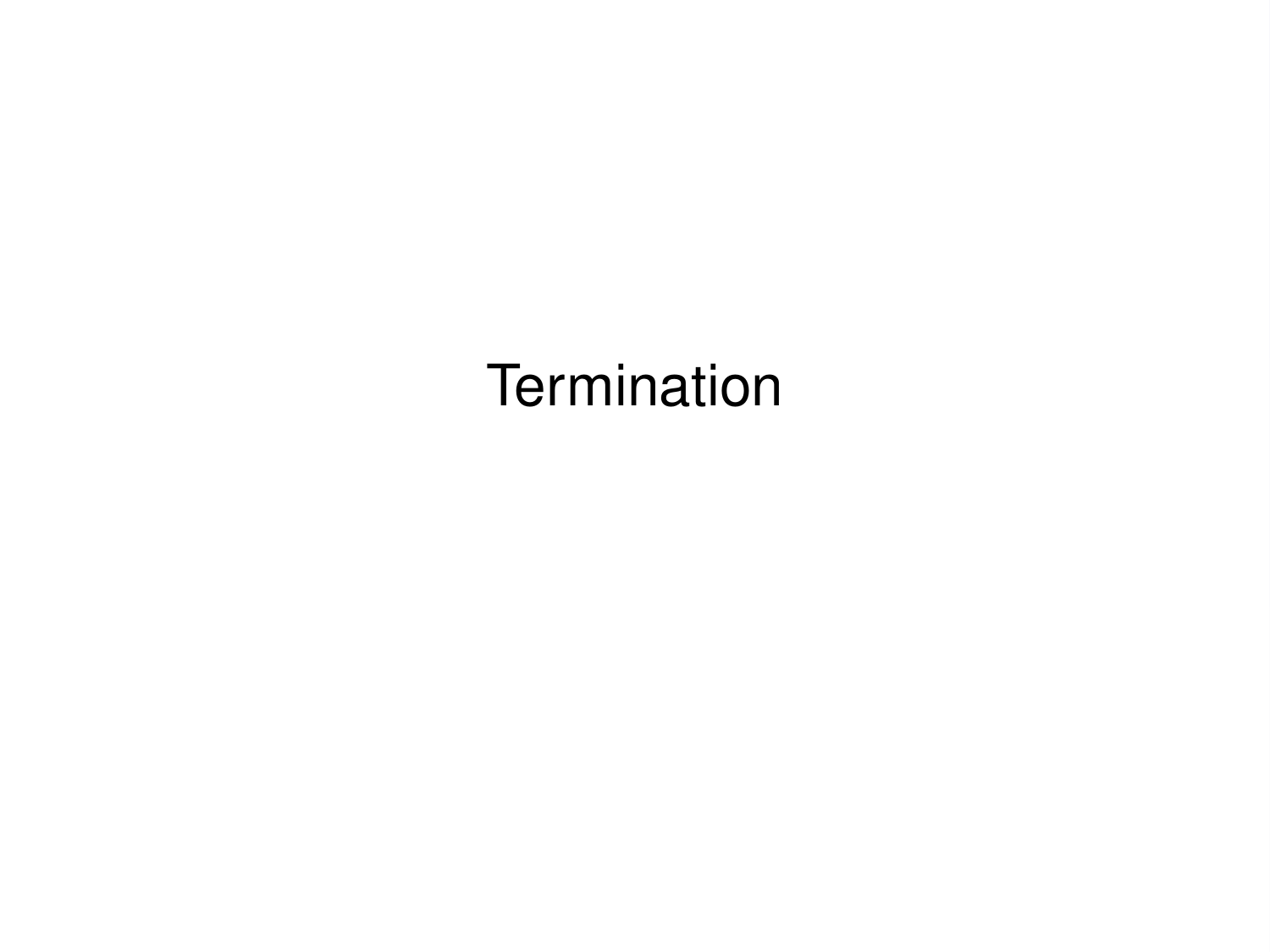# **Termination is essential to proof correctness of programs.**

But

**Termination is an undecidable property.**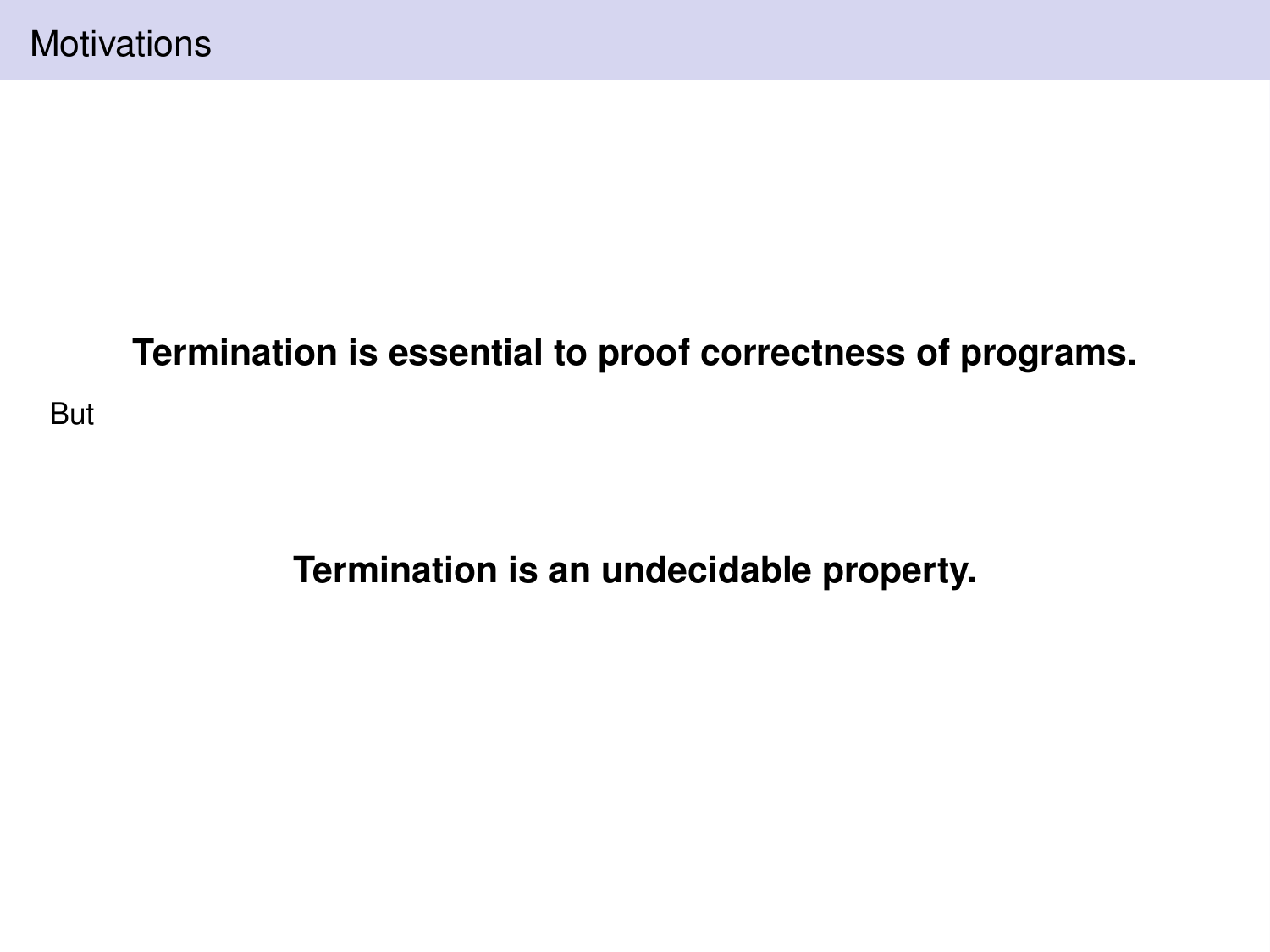Let  $a_1, a_2, a_3, \ldots$  be an enumeration of all the algorithms on integers. We define the following functions:

> end(*i*, *n*) ≡ 1 if  $a_i(n)$  terminates Diag(*i*) ≡ if end(*i*, *i*) = 1 then loop end(*i*, *n*) ≡ 0 if  $a_i(n)$  → terminates else stop end(*i*, *n*) ≡ 0 if  $a_i(n)$  ¬ terminates else stop

For every *i*, Diag(*i*) terminates iff *ai*(*i*) does not terminate. But Diag is an algorithm, so that  $\exists a_j$  s.t. Diag =  $a_j$ . We then have Diag( $j$ ) terminates if  $a_j$ ( $j$ ) terminates, that is

*aj*(*j*) terminates iff *aj*(*j*) does not terminate.

Which is the error in the proof? The existence of the function end.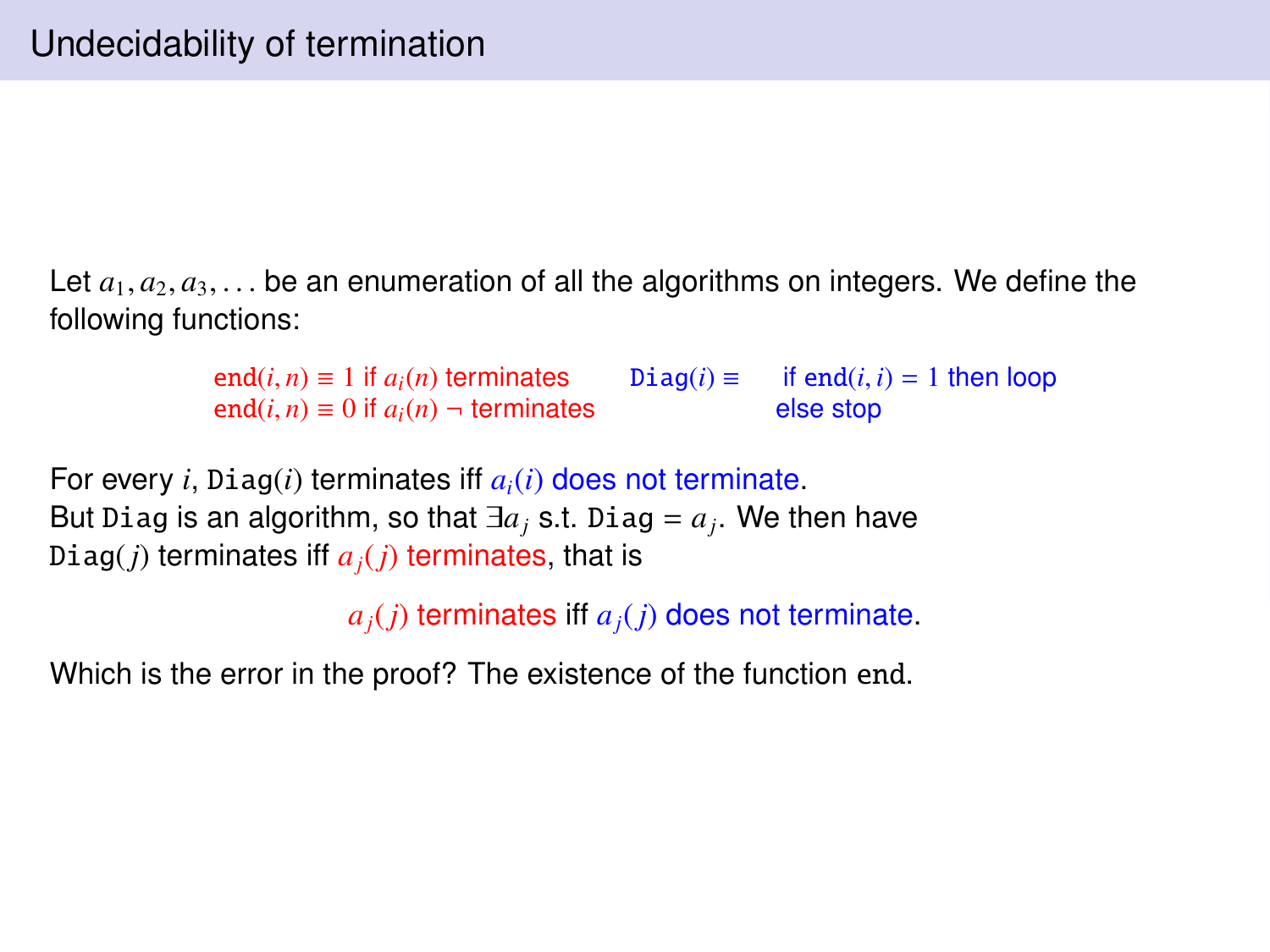Termination of a very simple system like

$$
\mathcal{R} = \{ f(g(x), y) \mapsto f(y, y) \}
$$

is not even trivial!

$$
f(g(a), g(a)) \to f(g(a), g(a)) \to f(g(a), g(a)) \to \dots
$$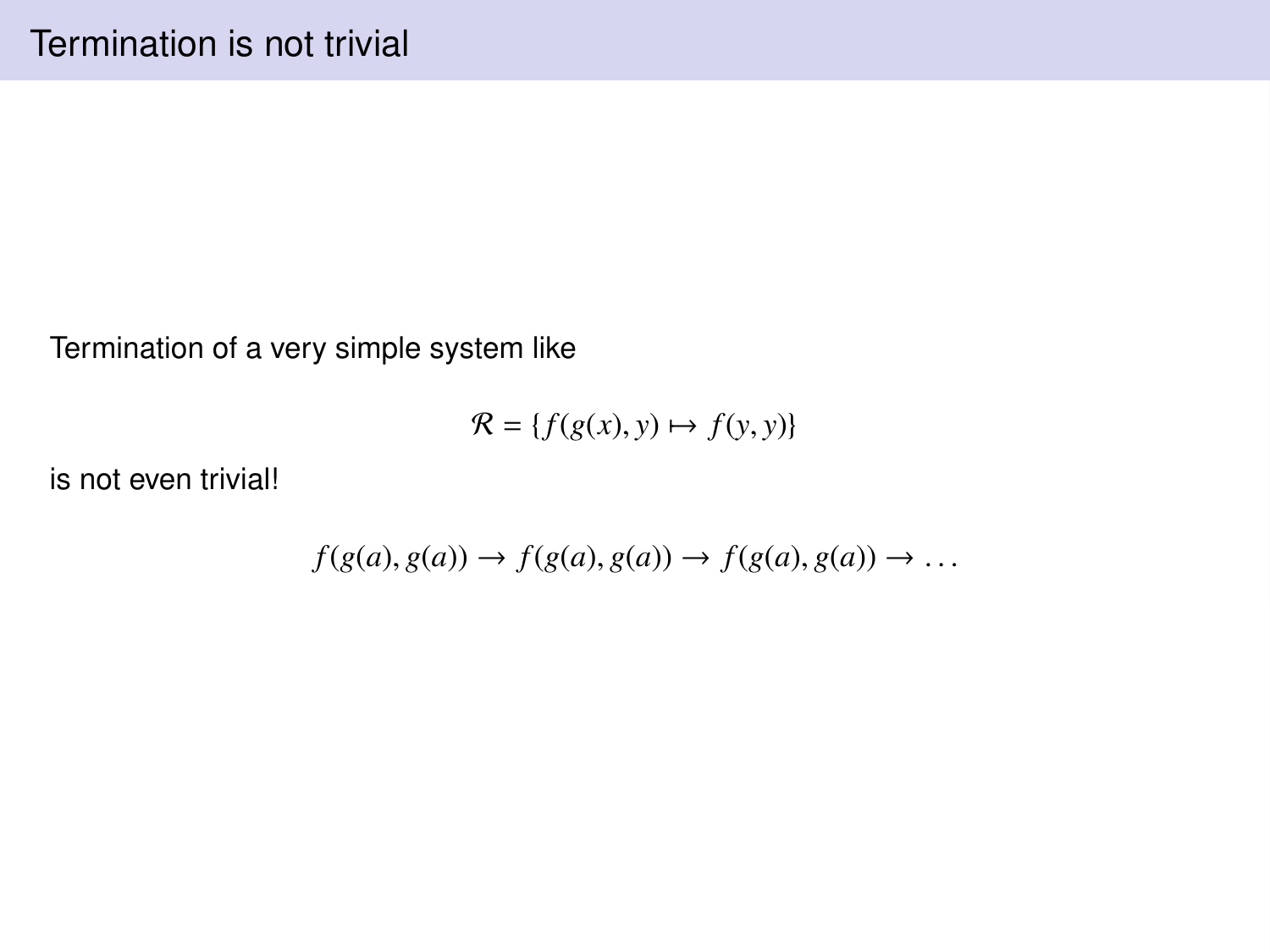## Techniques to show termination

- **Reduction orders** 
	- **Particular case: interpretations**
	- Example of interpretation: polynomial orders
- Useful orders:
	- **Lexicographic order**
	- **Multi-set order**
- Simplification orders
	- General result
	- Example : RPO
- Combination of orders:
	- **Motivations**
	- **Postponement**
	- **Projection/simulation**
- Dependency pairs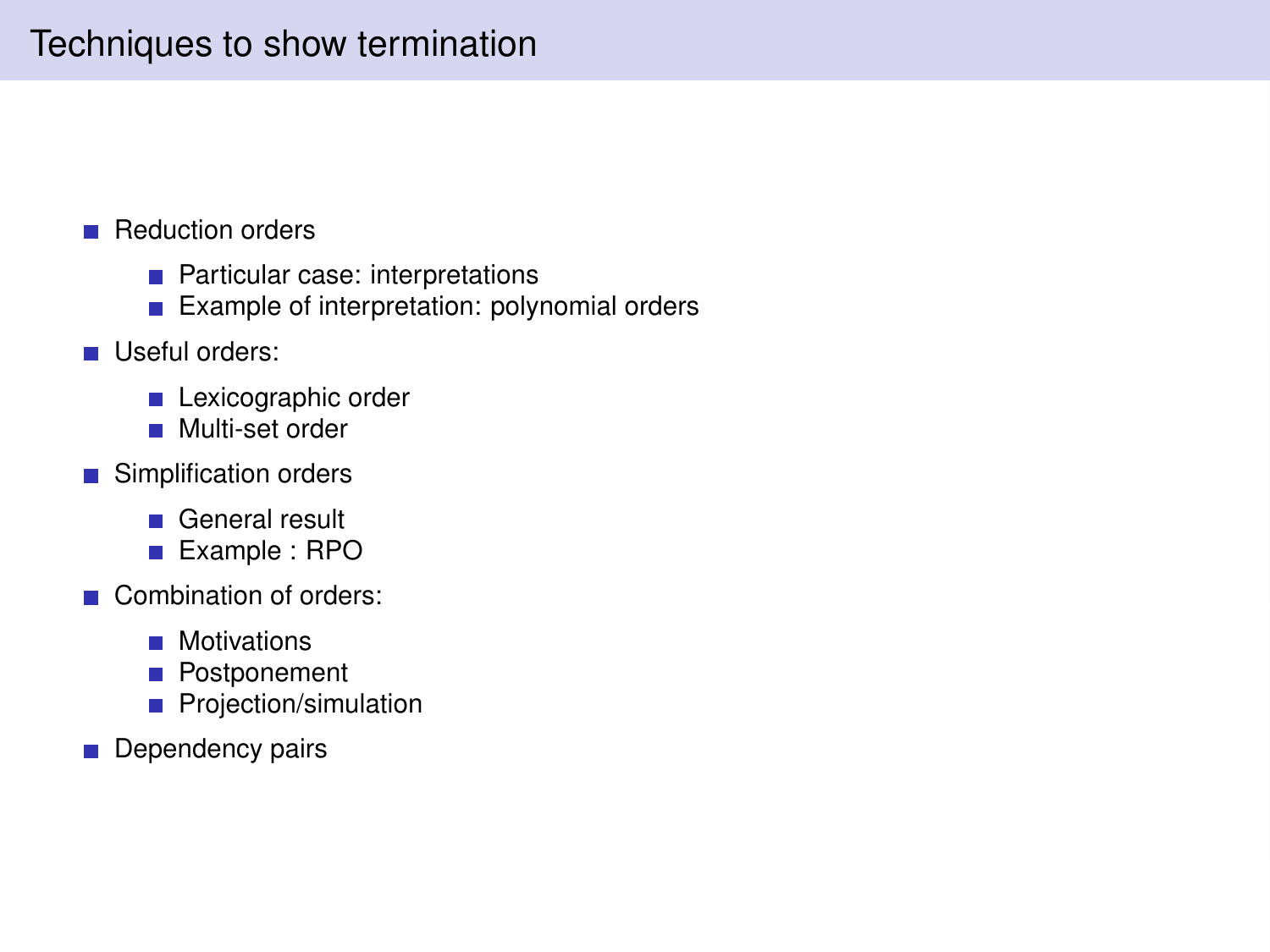## Recall

```
The symbol f \in \Sigma is monotonic w.r.t the relation R iff
a_i R b_i implies f(a_1, \ldots, a_i, \ldots, a_n) R f(a_1, \ldots, b_i, \ldots, a_n).
```

```
Alternatively, a relation R over \mathcal{T}(X,\Sigma) is stable by context iff
t R t<sup></sup> implies u[t]_p R u[t']_p for every term u and position p \in Pos(u).
```
A relation *R* over  $\mathcal{T}(X,\Sigma)$  is stable by substitution iff *t R t*<sup> $\prime$ </sup> implies  $\theta$ (*t*) *R*  $\theta$ (*t*<sup> $\prime$ </sup>) for every substitution  $\theta$ .

A relation *R* is well-founded (WF) is there is no infinite sequence of the form  $a_1 \mathcal{R} a_2 \mathcal{R} a_3 \mathcal{R} \ldots$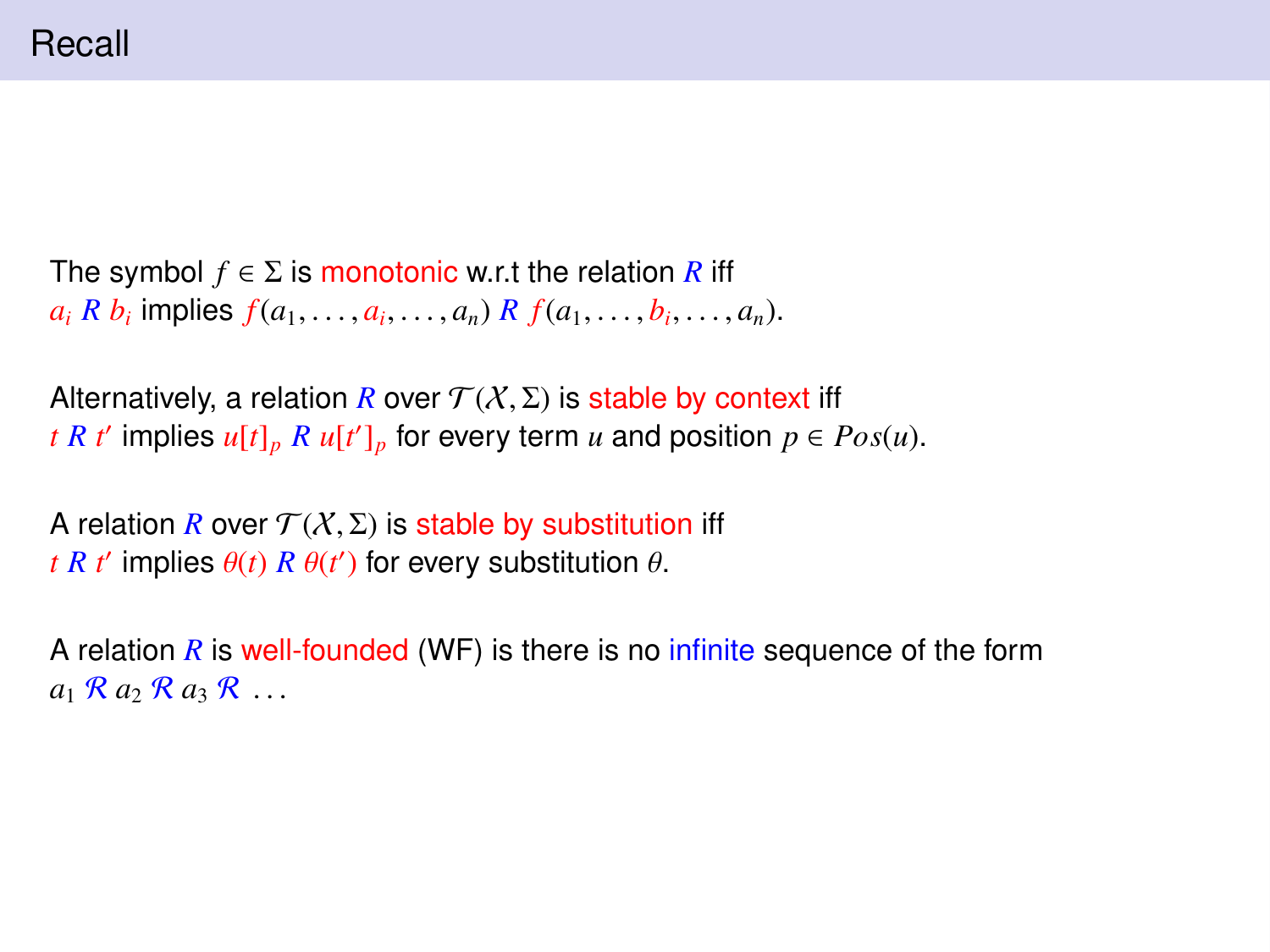Pre-order: reflexive and transitive relation. Partial order: reflexive, antisymmetric and transitive relation. Strict order: irreflexive and transitive (and thus antisymmetric) relation.

A strict order  $>$  over a signature  $\Sigma$  is a reduction order iff

- $\vert \cdot \vert$  > is stable by context
- $\sqrt{2}$  > is stable by substitution
- $\mathbf{3}$  > is well-founded

Why reduction orders are important?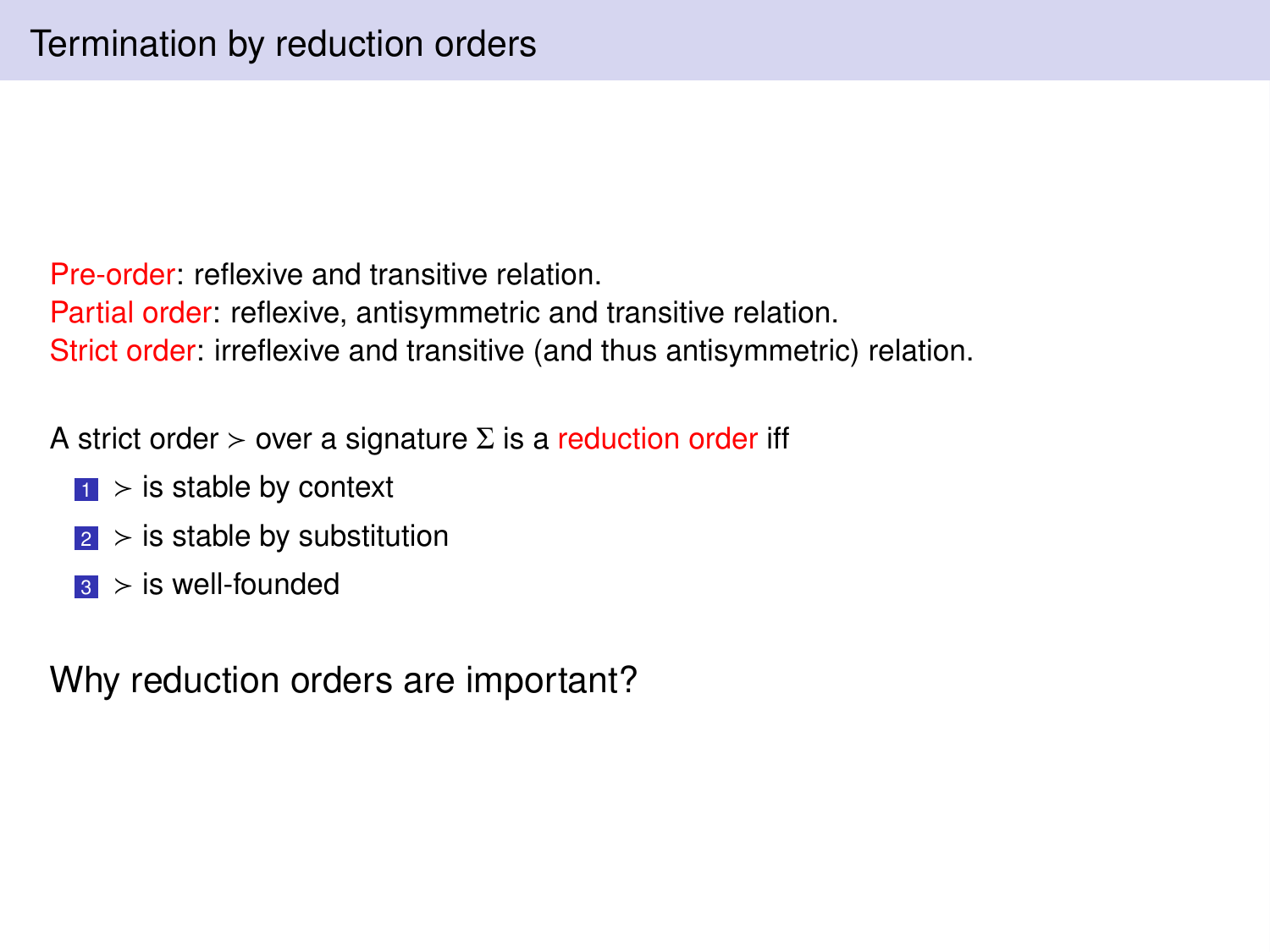## Theorem (Termination and Reduction Order)

A rewriting system R terminates iff there exists a reduction order  $>$  such that  $l > r$  for every rewriting rule  $l \mapsto r \in \mathcal{R}$ .

#### Proof.

Let  $\mathcal R$  be a terminating rewriting system. The relation  $\to_\mathcal R^+$  holds for every rule  $l \mapsto r \in \mathcal R$ . Moreover,  $\rightarrow_{\mathcal{R}}^+$  is a reduction order (stable by substitution, stable by context and WF). Therefore the property holds for  $\succ := \rightarrow_{\mathcal{R}}^+$ .

Let > be a reduction order s.t. *l* > *r* holds for every rule  $l \mapsto r \in \mathcal{R}$ . Consider any step  $s \to_R^R v$ . By definition  $s = u[\sigma(l)]_p$  and  $v = [\sigma(r)]_p$ , for some rule  $l \mapsto r \in \mathcal{R}$ , some substitution  $\sigma$ , some term *u*, and some position *p* of *u*. Therefore  $l > r$ holds by hypothesis. Since  $>$  is a reduction order, then also  $s > v$  holds. Therefore every step  $s \rightarrow_R v$  generates a pair  $s > v$ . But  $>$  is WF by hypothesis, so that the relation  $\rightarrow_R$ must be also terminating.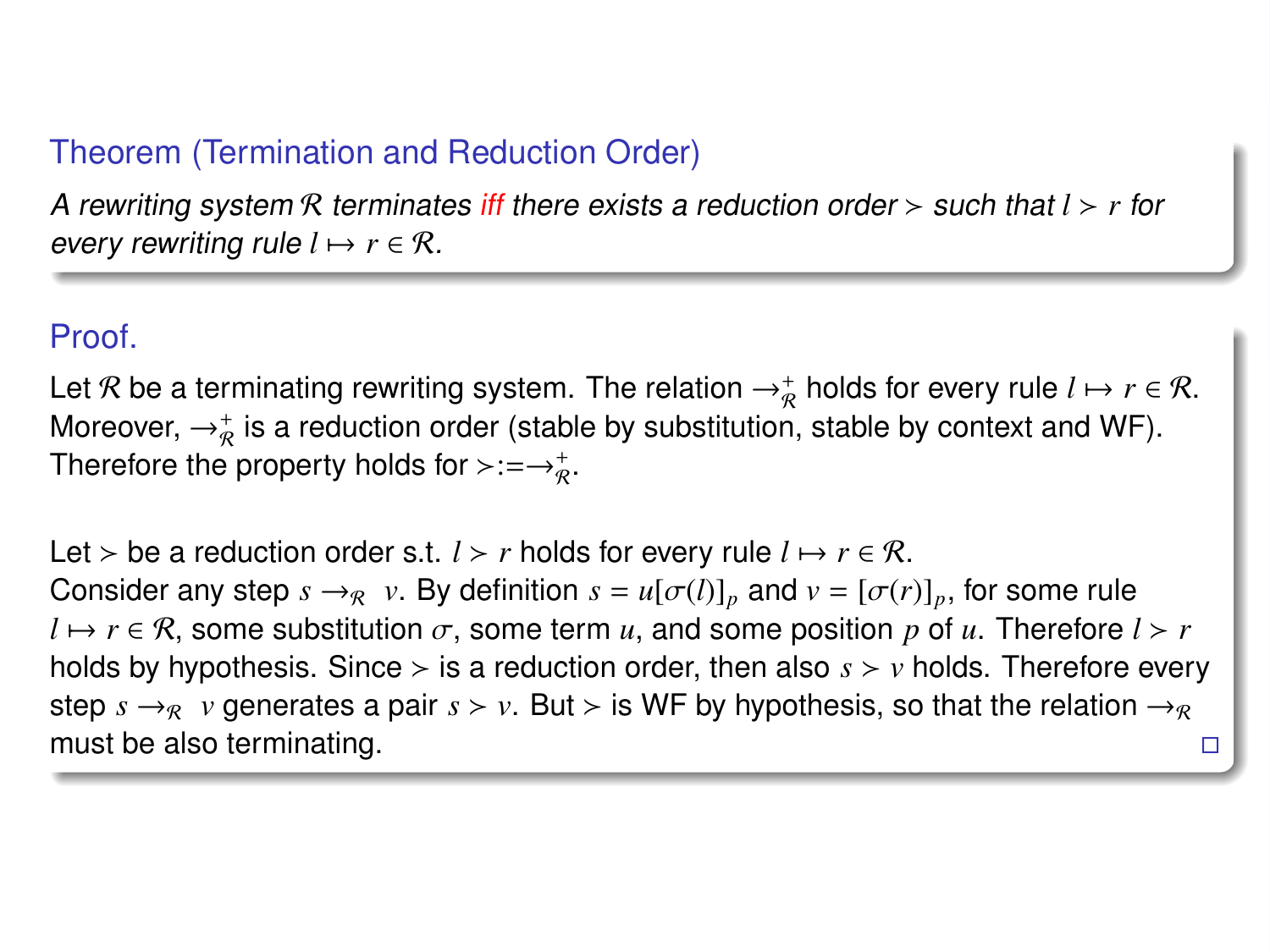Does R terminate?

$$
\Sigma = \{ \mathsf{t}/0, \mathrm{por}/2 \} \qquad \mathcal{R} = \left\{ \begin{array}{lcl} \mathrm{por}(x, \mathsf{t}) & \mapsto & \mathsf{t} \\ \mathrm{por}(\mathsf{t}, x) & \mapsto & \mathsf{t} \end{array} \right\}
$$

The number of symbol decreases.... Let us try to construct a reduction order!

- Let  $|v|$  be the size of the term *v*. Consider the following order " $s > t$  t iff  $|s| > |t|$ ".
	- We have  $por(x, t) >_1 t$  and  $por(t, x) >_1 t$ .
	- But  $>1$  is not a reduction order since  $>1$  is not stable by substitution:  $por(x, por(y, t)) >_1 por(y, y)$  but  $por(t, por(por(t, t), t)) \nless_1 por(por(t, t), por(t, t)).$  $\blacksquare$  We conclude that  $\gt_1$  is not a reduction order.
- Let  $|v|$ <sub>x</sub> be the number of free occurrences of the variable x in v. Consider the following order " $s > t$  iff  $|s| > |t|$  and for every variable  $x |s| = |t|$ <sup>n</sup>.".
	- We have por(x, t)  $>$  t and por(t, x)  $>$  t.
	- And we can prove that  $>2$  is a reduction order (exercice).

Then by applying the previous theorem, we have proved that  $R$  is terminating.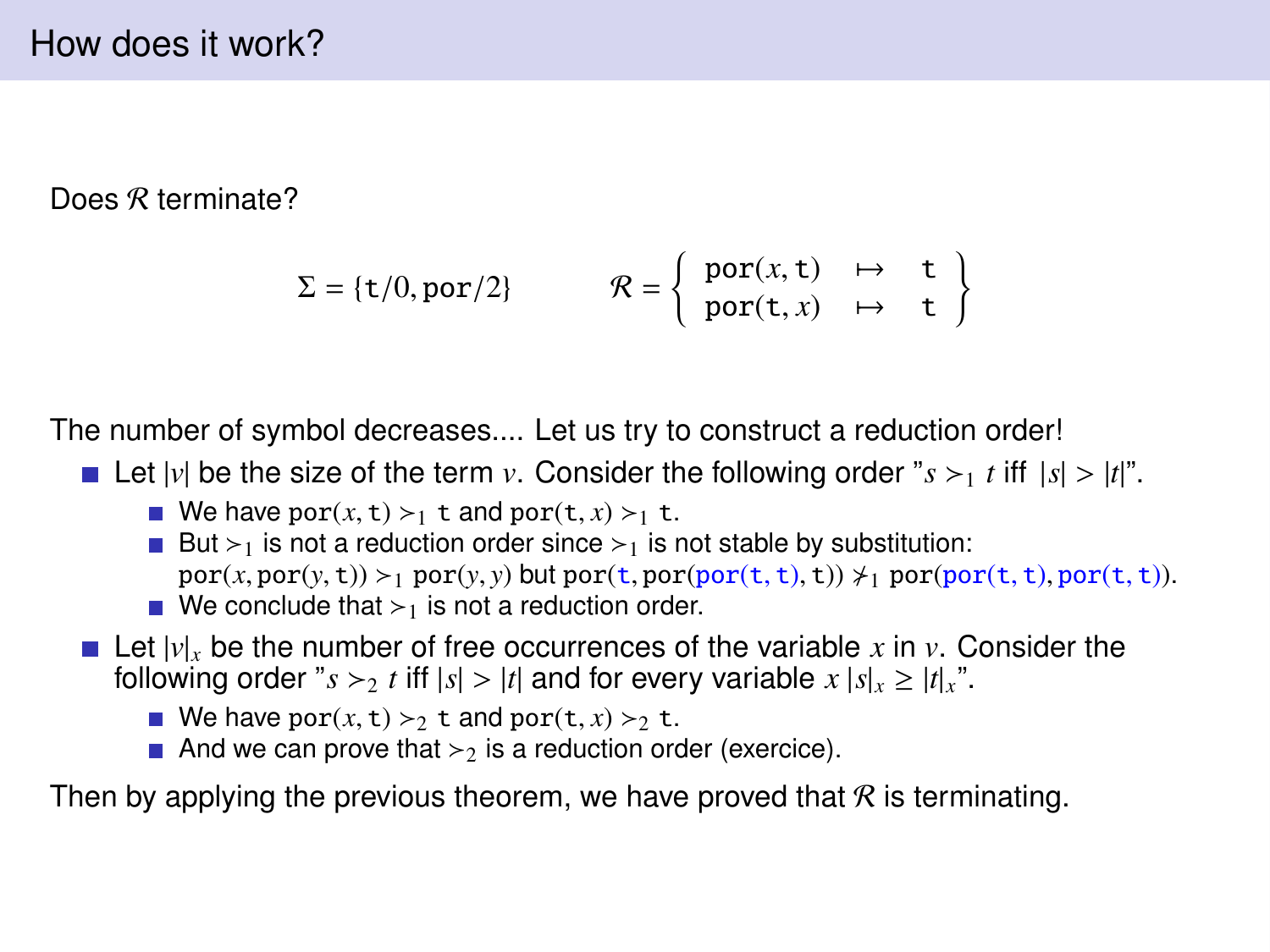A reduction order can also be defined on the interpretation of terms, and not directly on the terms themselves.

#### **Definition**

Let  $>_{\mathcal{A}}$  be a WF strict order over the domain of the Σ-algebra A. The associated order  $>$ over the corresponding set of terms is given by:

*s* $\ge$ *t* iff  $\Phi(s) \geq_{\mathcal{A}} \Phi(t)$  for all homomorphisms  $\Phi : \mathcal{T}(X, \Sigma) \to \mathcal{A}$ 

- This order on terms is then based on the order relating the interpretations of *s* and *t*.
- The definition considers all possible valuations of variables in the domain of  $H$ .

#### Theorem

Let A be a  $\Sigma$ -algebra equipped with a WF strict order  $\succ_{\mathcal{A}}$  over the domain of A. If for every  $f \in \Sigma$ , the interpretation  $f^{\mathcal{A}}$  is **monotonic** w.r.t.  $\gt_{\mathcal{A}}$ , then  $\gt$  is a reduction order.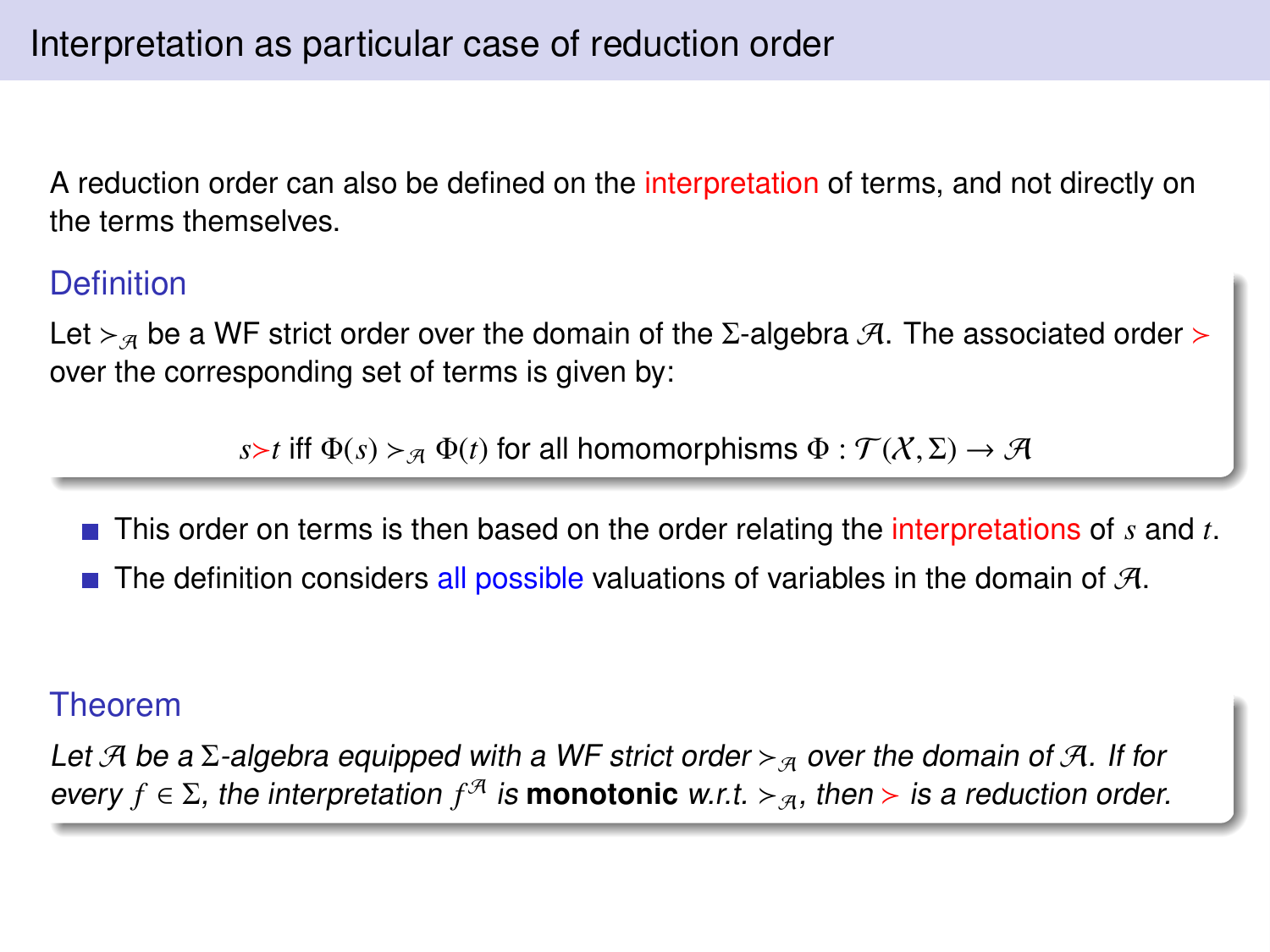# Example: polynomial orders

A polynomial  $\Sigma$ -algebra  $P_{\rm N}$  is defined by:

- A domain **D** which is a subset of  $\mathbb{N}^+$ , *i.e.*  $\mathbf{D} \subseteq \mathbb{N}^+$ .
- A polynomial  $P_f$  (with *n* indeterminates and coefficients in N) for each  $f/n \in \Sigma$ , such that  $f^{\mathcal{P}_{\mathbb{N}}}(a_1, \ldots, a_n) = P_f(a_1, \ldots, a_n)$ .

## Example

Let  $\Sigma = \{a/0, f/2, g/2\}$ . Consider a polynomial Σ-algebra with domain  $\mathbf{D} = \{n \in \mathbb{N} \mid n \ge 2\} \subseteq \mathbb{N}^+$  and polynomial interpretations  $P_a = 2$ ,  $P_f(n, m) = n \cdot m$  and  $P_a(n, m) = 3 \cdot n + m + 1$ . Consider a valuation  $\sigma$  on variables such that  $\sigma(x) = 5$ . The  $P_g(n,m) = 3.n + m + 1$ . Consider a valuation  $\sigma$  on variables such that  $\sigma(x) = 5$ . Then we have  $\sigma(f(a, g(a, x))) = 2(3.2 + 5 + 1) = 24$ .

## Problem

Polynomials are not necessarily monotonic, for example if  $P_f(x, y) = x^2$  we have  $3 > 2$  but  $P_f(2, 3) = 4 \times 4 = P_f(2, 2)$  $P_f(2, 3) = 4 \neq 4 = P_f(2, 2).$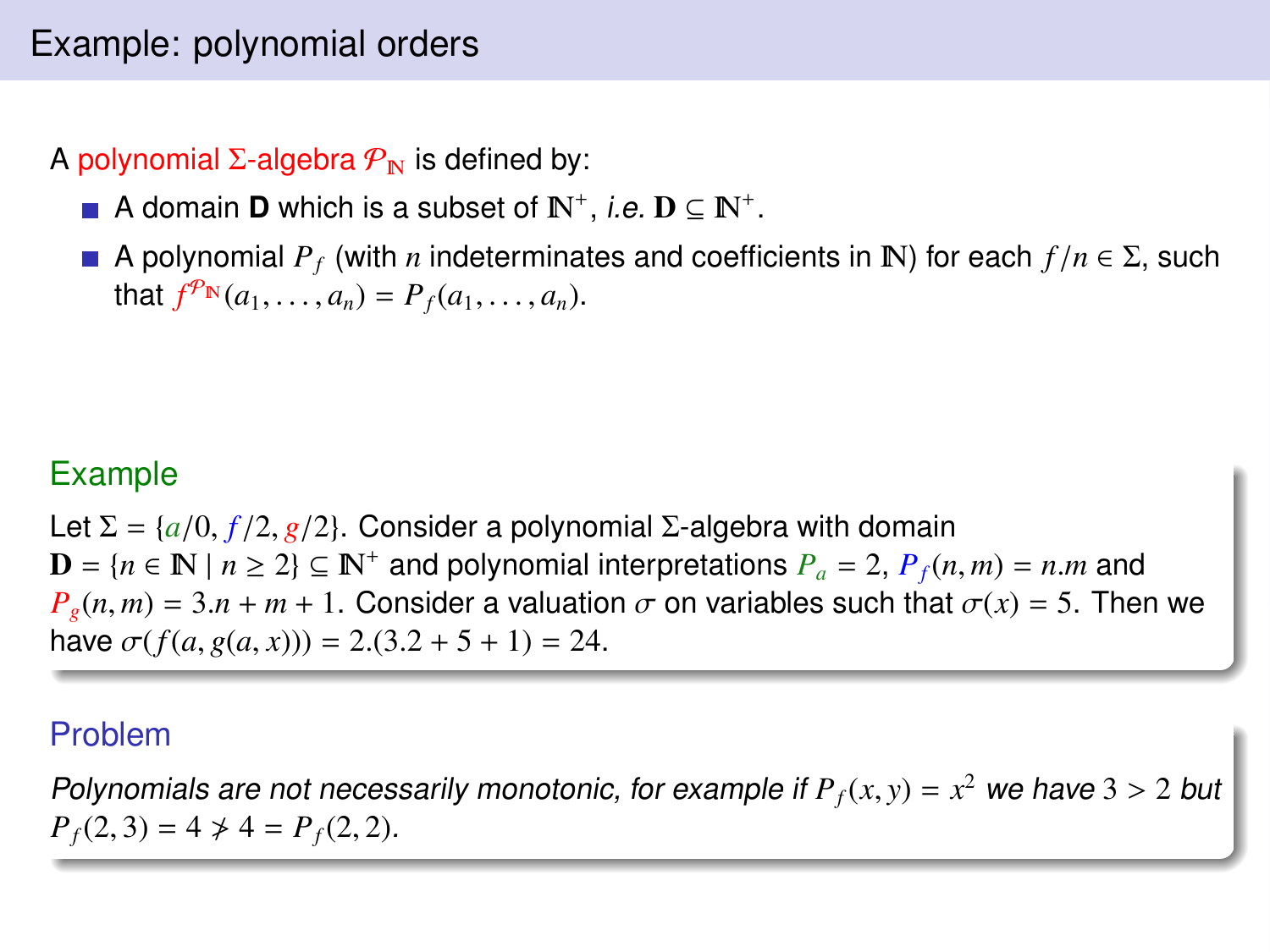A polynomial *P* is completely monotonic iff *P* depends on all its indeterminates.

## Example

 $P(x, y) = 3 \cdot x + y + 2$  and  $P(x, y) = x \cdot y$  are both completely monotonic but  $P(x, y) = x + 2$  is not completely monotonic.

## Theorem

Let P<sub>N</sub> be a polynomial Σ-algebra. If every  $f^{\mathcal{P}_N}$  is a **completely monotonic** polynomial, then the order > associated to  $>_{P_{\text{N}}}$  is a reduction order.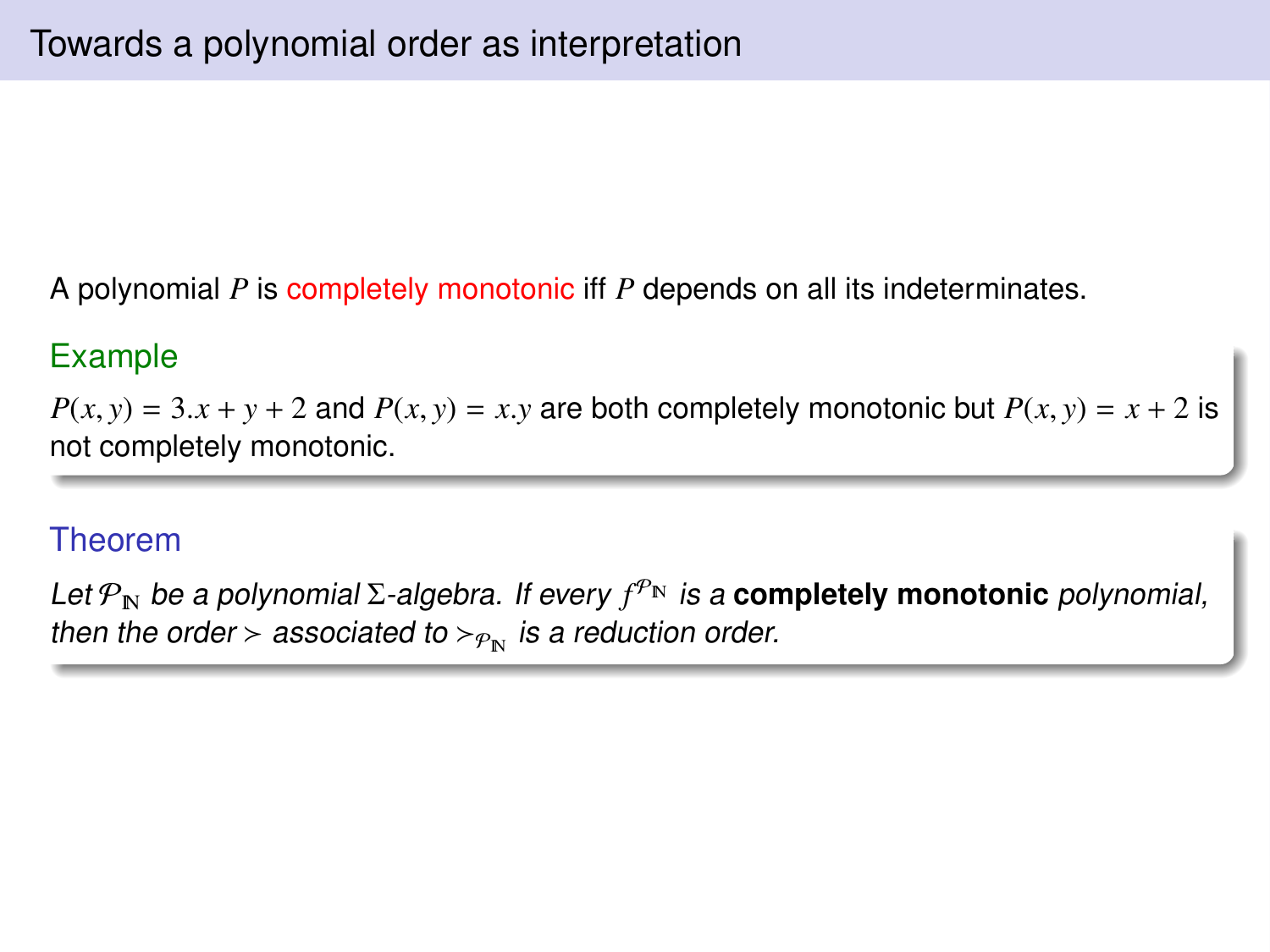Does R terminate?

$$
\Sigma = \{f/2, g/2\} \qquad \mathcal{R} = \left\{ \begin{array}{ccc} f(x, g(y, z)) & \mapsto & g(f(x, y), f(x, z)) \end{array} \right\}
$$

- **1** Define a polynomial for every function symbol in the signature by respecting the arities: in our case  $P_f(x, y) = x \cdot y$  et  $P_g(x, y) = 2 \cdot x + y + 1$ .
- 2 For each rule  $l \mapsto r \in \mathcal{R}$ , prove that  $l > r$ . In our case, we need to prove that  $f(x, g(y, z)) > g(f(x, y), f(x, z))$ : this is equivalent to prove that  $\sigma(x)$ .(2. $\sigma(y) + \sigma(z) + 1$ )  $>_{\rho_{\text{N}}}$  2. $\sigma(x)$ . $\sigma(y) + \sigma(x)$ . $\sigma(z) + 1$  holds for every  $\sigma$  mapping *<sup>x</sup>*, *<sup>y</sup>*,*<sup>z</sup>* to the domain to be defined.
- **3** Define the domain as the one in which all the inequalities are valid: in our case  $D = \mathbb{N} - \{0, 1\} \subseteq \mathbb{N}^+.$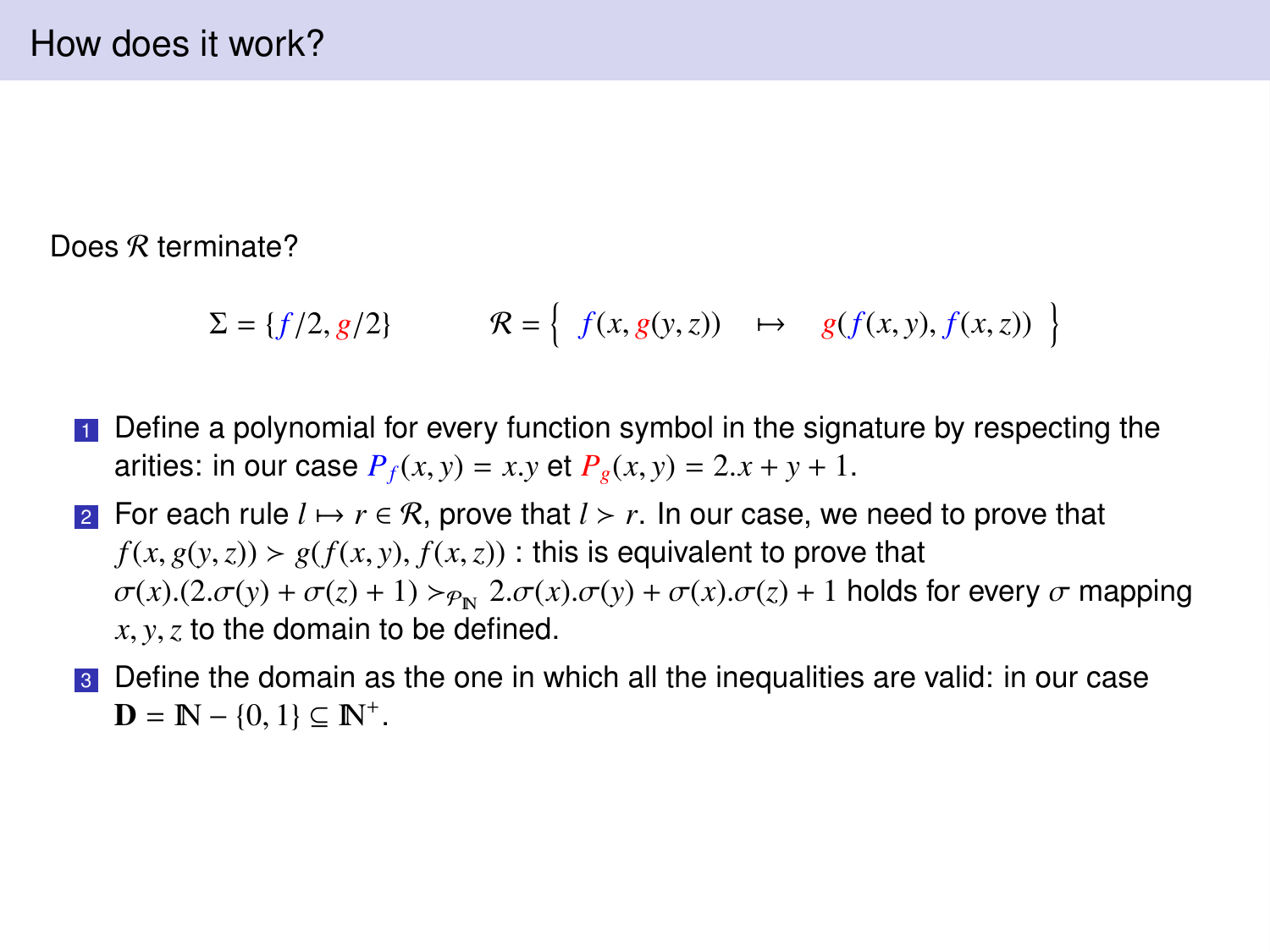Let  $(A_1, >_{A_1})$  and  $(A_2, >_{A_2})$  be two strict ordered sets.

$$
(x, y) >_{lex} (x', y')
$$
 iff  $(x >_{A_1} x')$  or  $(x = x' \text{ and } y >_{A_2} y')$ 

## Example

$$
(4, "abc") >_{lex} (3, "abc") >_{lex} (2, "abcde") >_{lex}
$$

$$
(2, "bcde") >_{lex} (2, "e") >_{lex} (1, "e") >_{lex} (0, \epsilon)
$$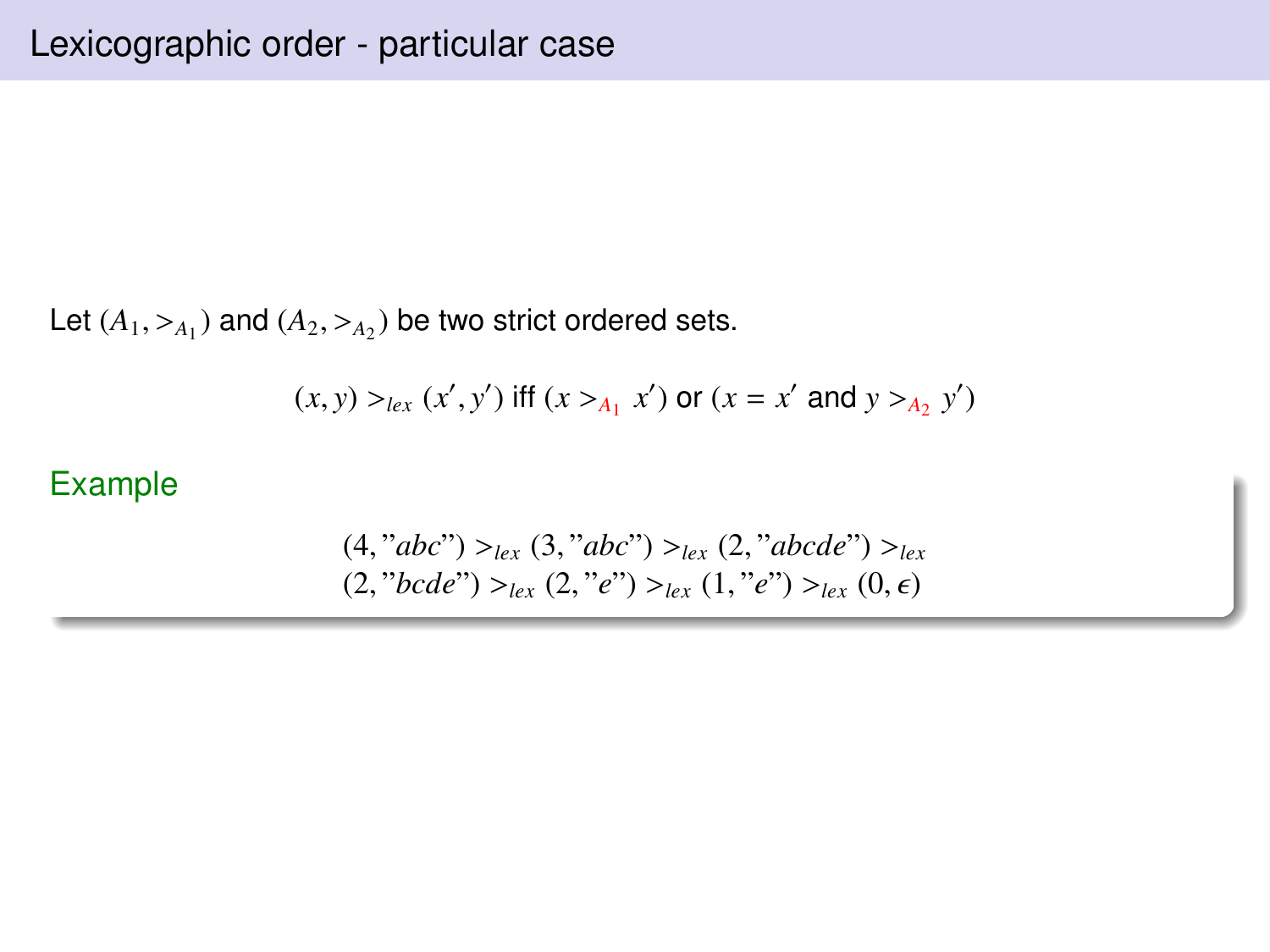If every  $>_{A_i}$  is a strict order over the set  $\mathcal{A}_i$ , then  $>_{lex}$  is a strict order over  $\mathcal{A}_1 \times \ldots \times \mathcal{A}_n$ <br>defined as follows: defined as follows:

$$
(x_1, \ldots, x_n) >_{lex}(x'_1, \ldots, x'_n) \text{ iff } \quad \exists 1 \le j \le n
$$
\n
$$
(x_j >_{A_j} x'_j \text{ and } \forall 1 \le i < j \ \ x_i = x'_i)
$$

#### Theorem

Every order  $\geq_{A_i}$  over  $\mathcal{A}_i$  is well-founded iff the lexicographic order  $\geq_{lex}$  over  $\mathcal{A}_1 \times \ldots \times \mathcal{A}_n$ <br>is well-founded is well-founded.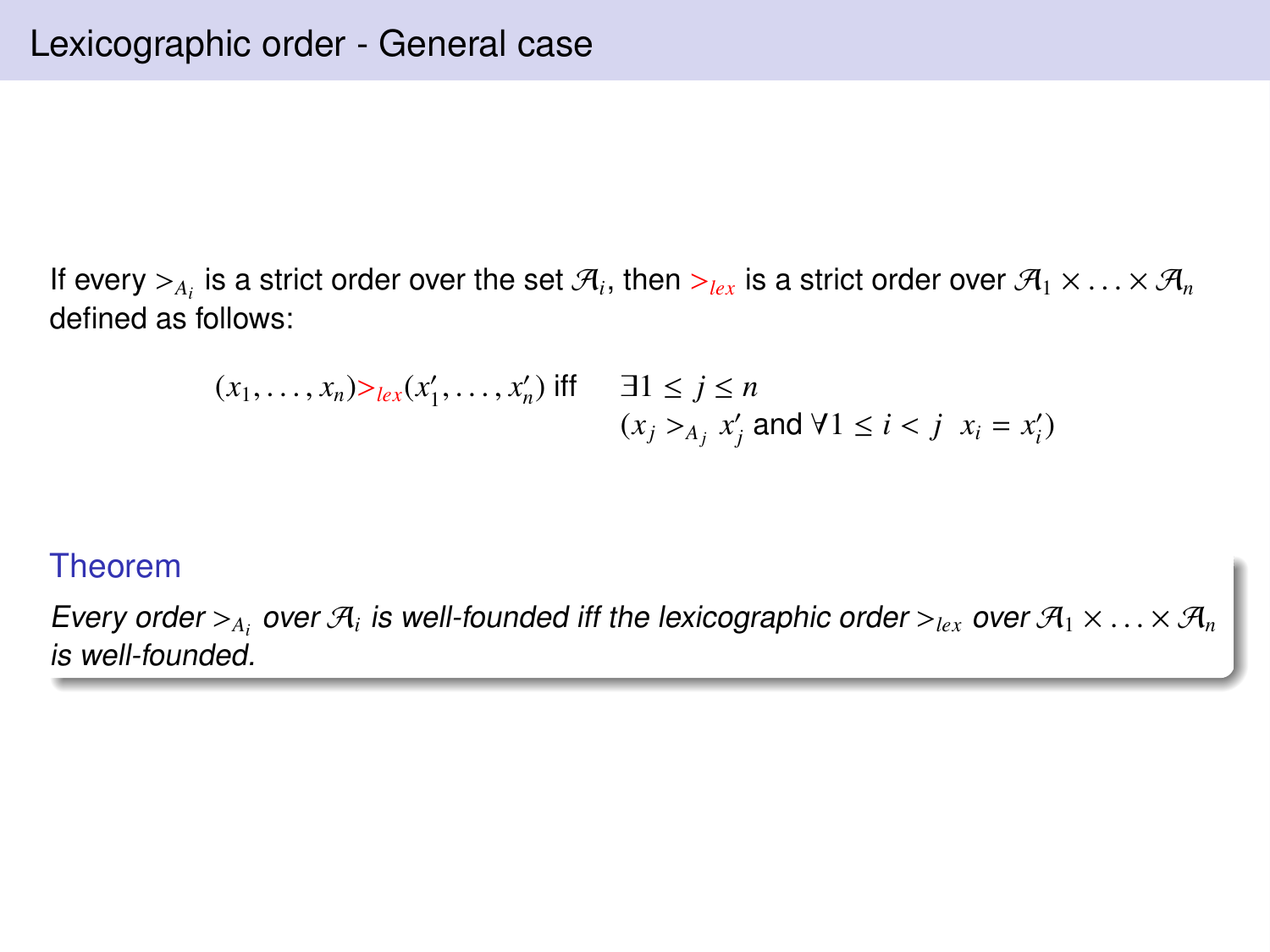Does the following program terminate?

| ackerman(0,n)     | $\mapsto$ | $n+1$                                                       |
|-------------------|-----------|-------------------------------------------------------------|
| $ackerman(m+1,0)$ |           | $\mapsto$ ackerman(m,1)                                     |
|                   |           | $ackerman(m+1,n+1) \rightarrow ackerman(m,ackerman(m+1,n))$ |

## Proof.

We show that ackerman(*m*, *n*) terminates by induction on (*m*, *n*) w.r.t. the lexicographic order.  $\Box$ order.  $\Box$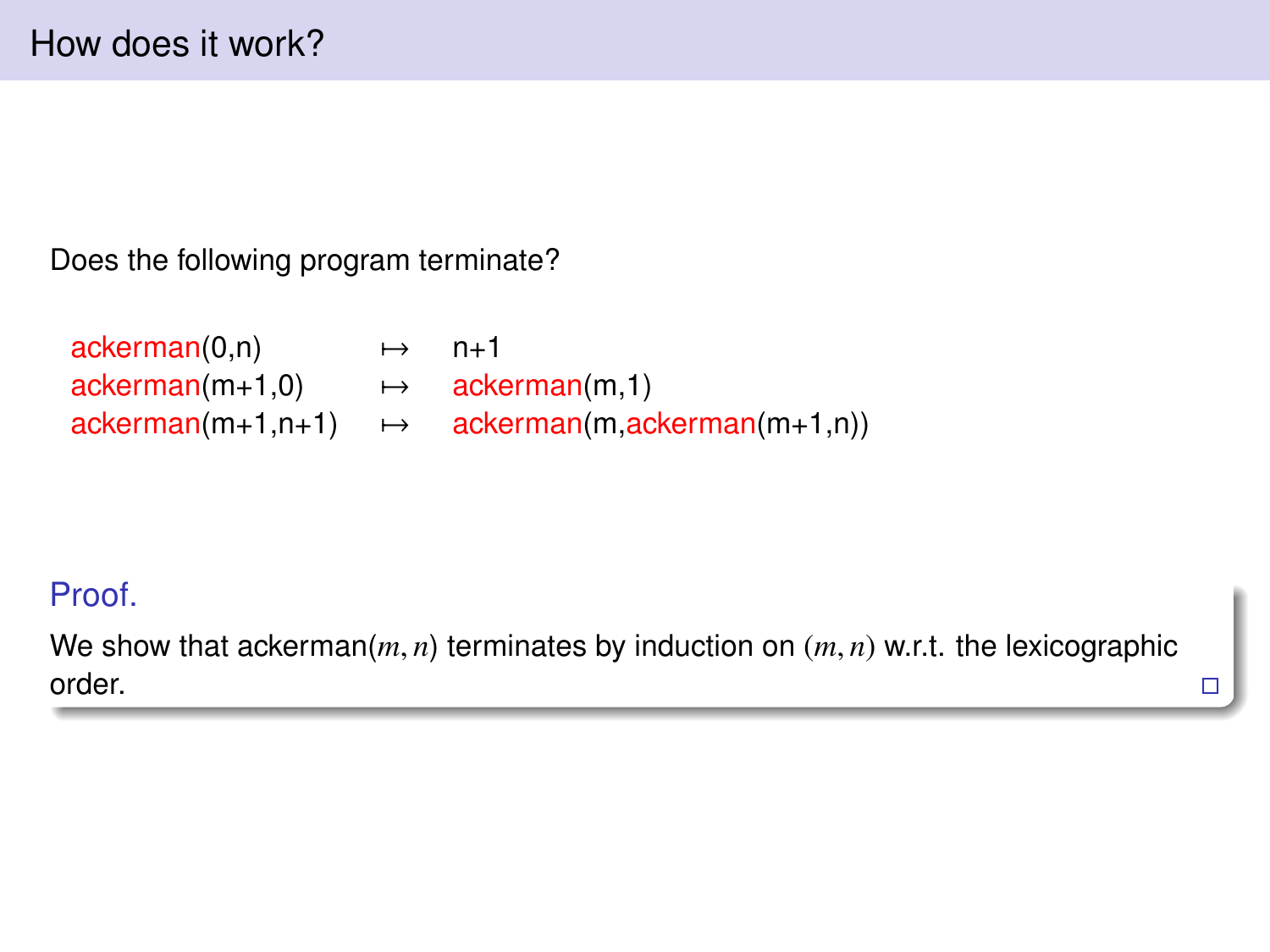Does the following program terminate?

$$
\Sigma = \{f/1, g/1\} \qquad \mathcal{R} = \left\{ \begin{array}{ccc} f(f(x)) & \mapsto & g(f(x)) \\ g(g(x)) & \mapsto & f(x) \end{array} \right\}
$$

 $\Box$ 

Proof.

- Define the order  $t > u$  iff  $(|t|, |t|_f) >_{lex} (|u|, |u|_f)$ .
- $\blacksquare$  Show that  $>$  is a reduction order.
- Show that  $f(f(x)) > g(f(x))$  and  $g(g(x)) > f(x)$ .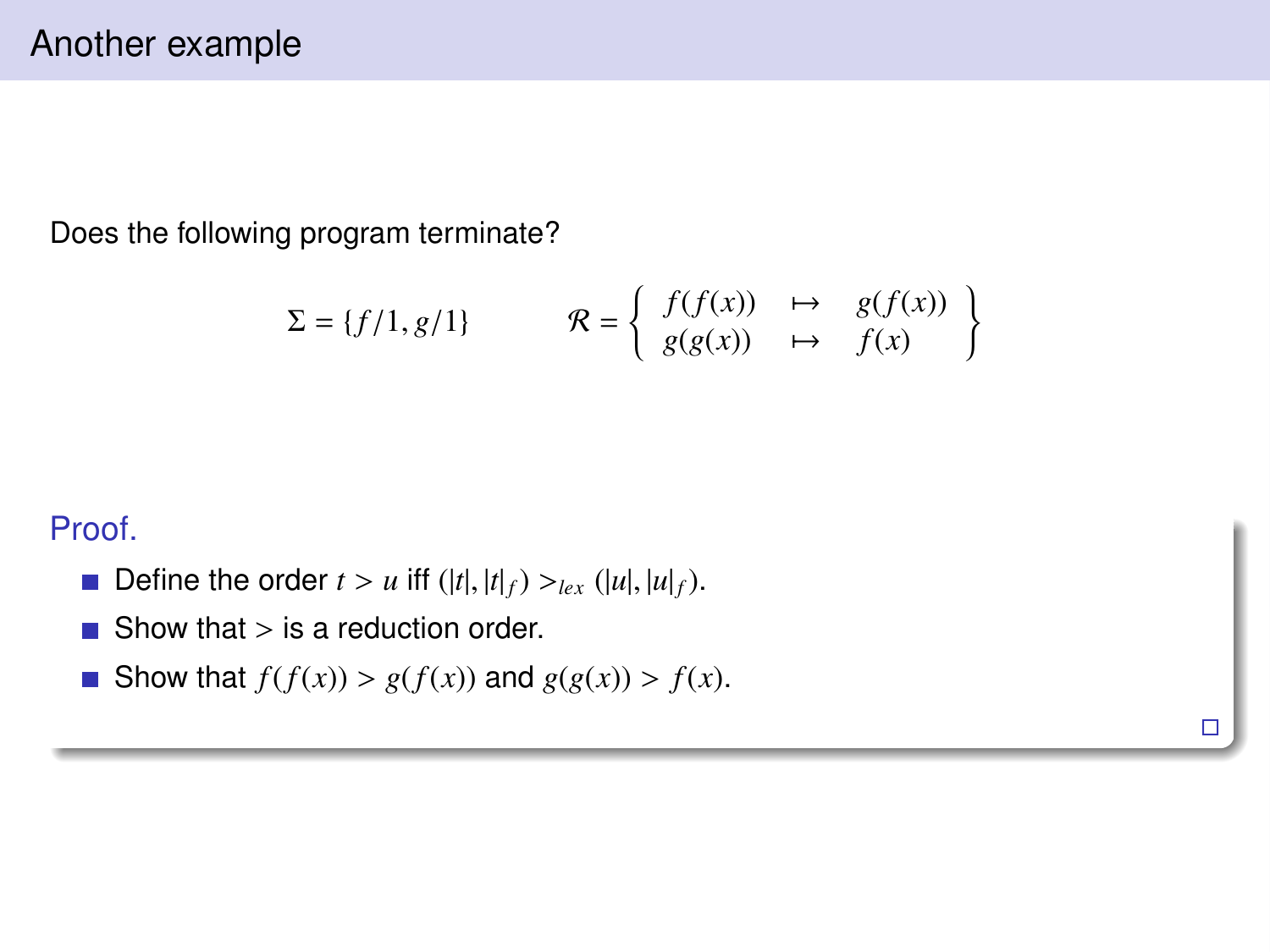A multi-set over a set A is a function  $M : \mathcal{A} \to \mathbb{N}$ . It is finite if  $M(x) > 0$  only for a finite number of elements of  $H$ .

## Example

The multiset  $\{a, a, b\}$  is represented by the function M on the set  $\{a, b\}$  such that  $M(a) = 2$  and  $M(b) = 1$ .

Let  $M$  and  $N$  be two multi-sets. The multi-set union is defined by  $(M \oplus N)(a) = M(a) + N(a).$ 

#### Example

 ${a, a, b} \ \forall {a, a, b, b} = {a, a, a, a, b, b, b}.$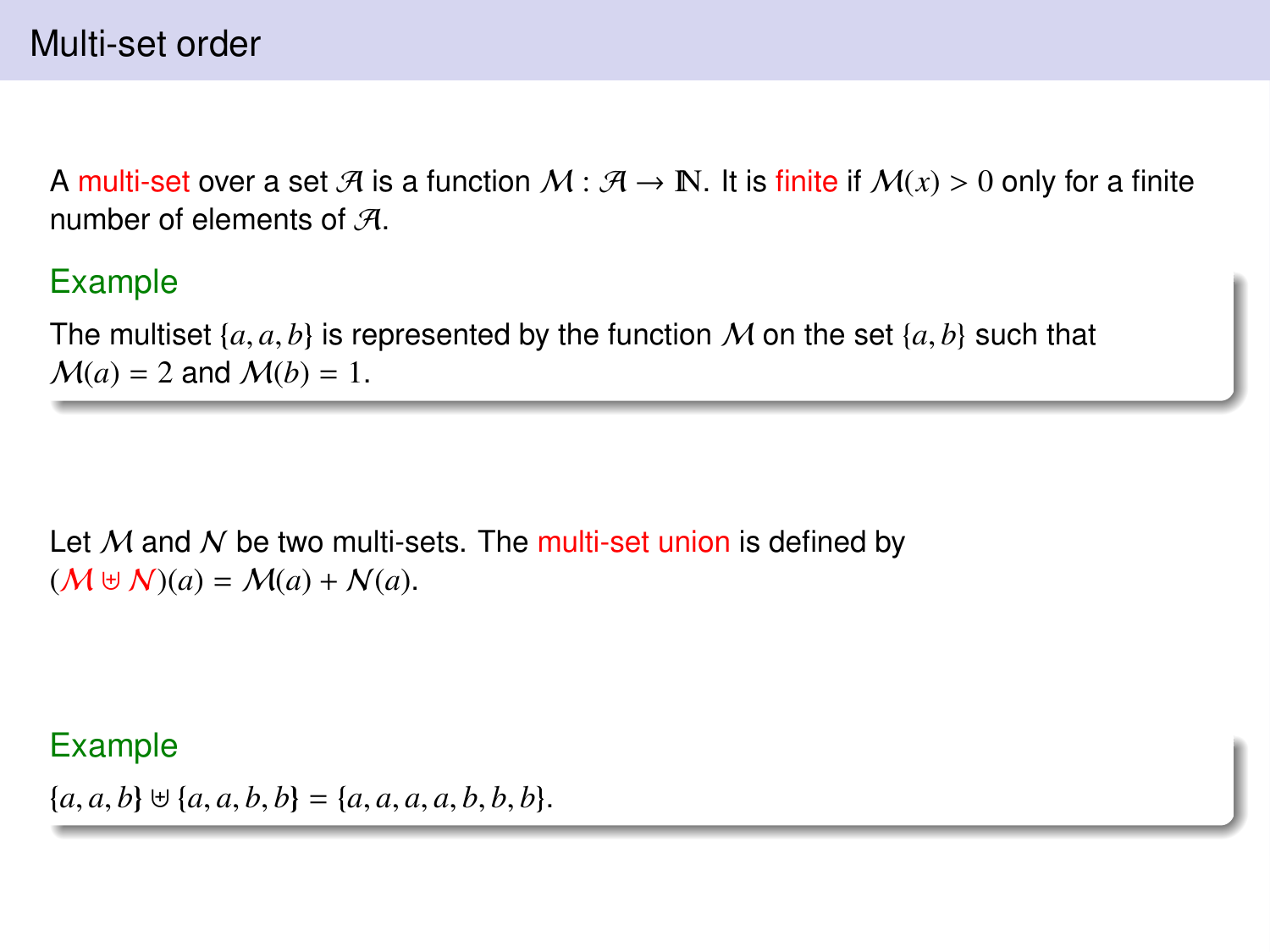Let  $>$  a strict order. The associated relation  $>_{mul}$  is given by the transitive closure of the following relation  $>_{mul}$ :

```
M \cup \{x\} >_{mul} M \cup \{y_1, \ldots, y_n\}, where n \geq 0 and \forall i, x > y_i.
```
#### Example

 $\{5, 3, 1, 1\}$  > mul  $\{4, 3, 3, 1\}$ . Since  $\{5, 3, 1, 1\}$   $>_{mul}$   $\{4, 3, 3, 1, 1\}$   $>_{mul}$   $\{4, 3, 3, 1\}$ 

**Exercise :** If  $>$  is a strict oder, then  $>_{mul}$  is a strict order.

#### Theorem

Let > be a strict order over  $\mathcal{A}$ , then > is WF iff  $>_{mul}$  is WF.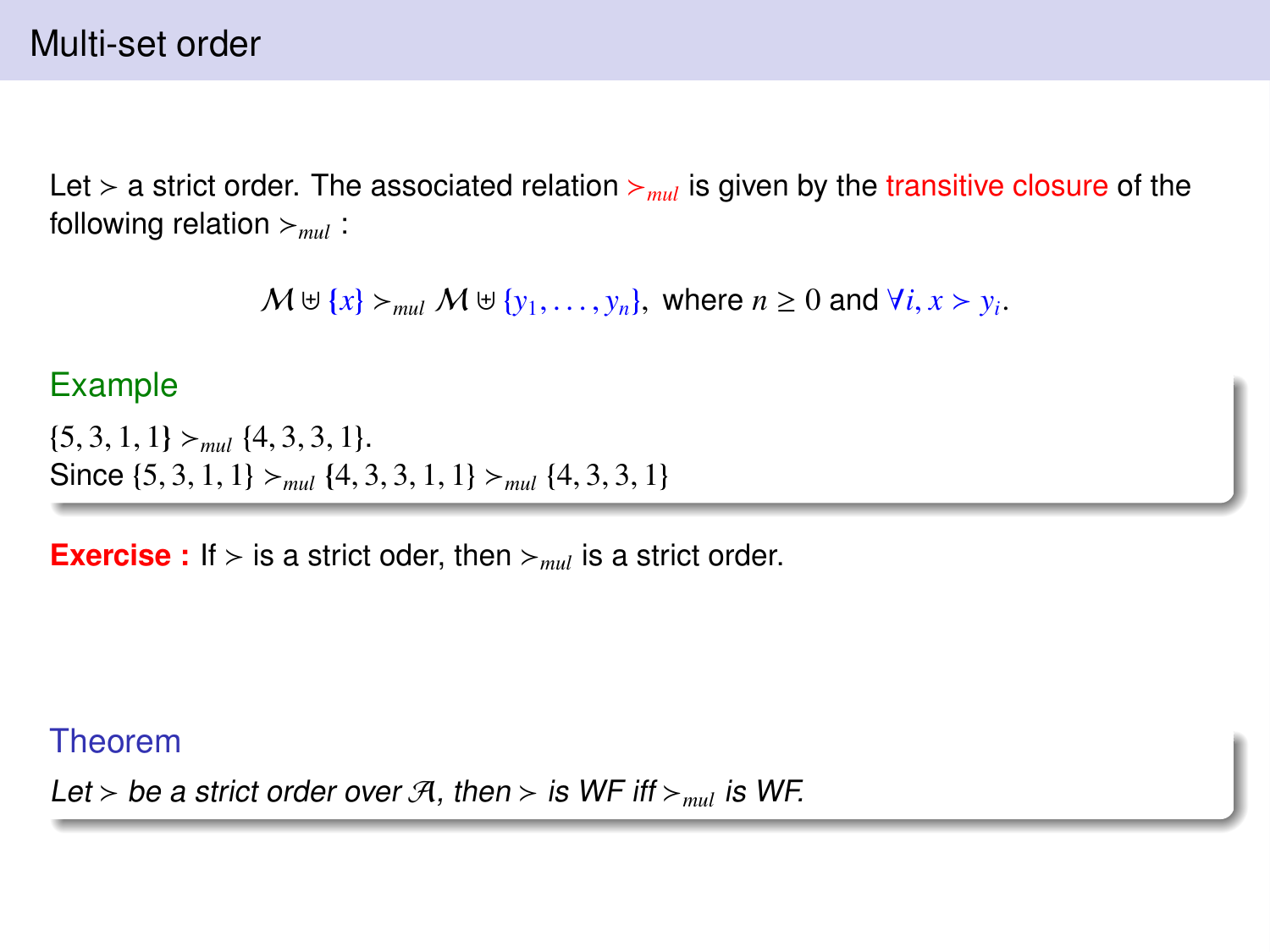A rich but bored man decides to have fun every day with his money (in euros) in the following way:

- $\blacksquare$  either he throw a coin in the fountain.
- $\blacksquare$  or he changes a banknote into a finite number of coins of any amount.

Show that the man necessarily becomes poor.

## **Proof**

Represent the initial amount of money by a multi-set, where the elements are order as follows.

> *b*(500) > *b*(200) > *b*(100) > *b*(50) > *b*(20) > *b*(10) > *b*(5) > *c*(2) > *c*(1) > *c*(50) > *c*(20) > *c*(30) > *c*(32) > *c*(  $c(2) > c(1) > c(.50) > c(.20) > c(.10) > c(.05) > c(.02) > c(.01)$

> > $\Box$

**Represent the daily activity of the man by a decreasing order on multi-sets.**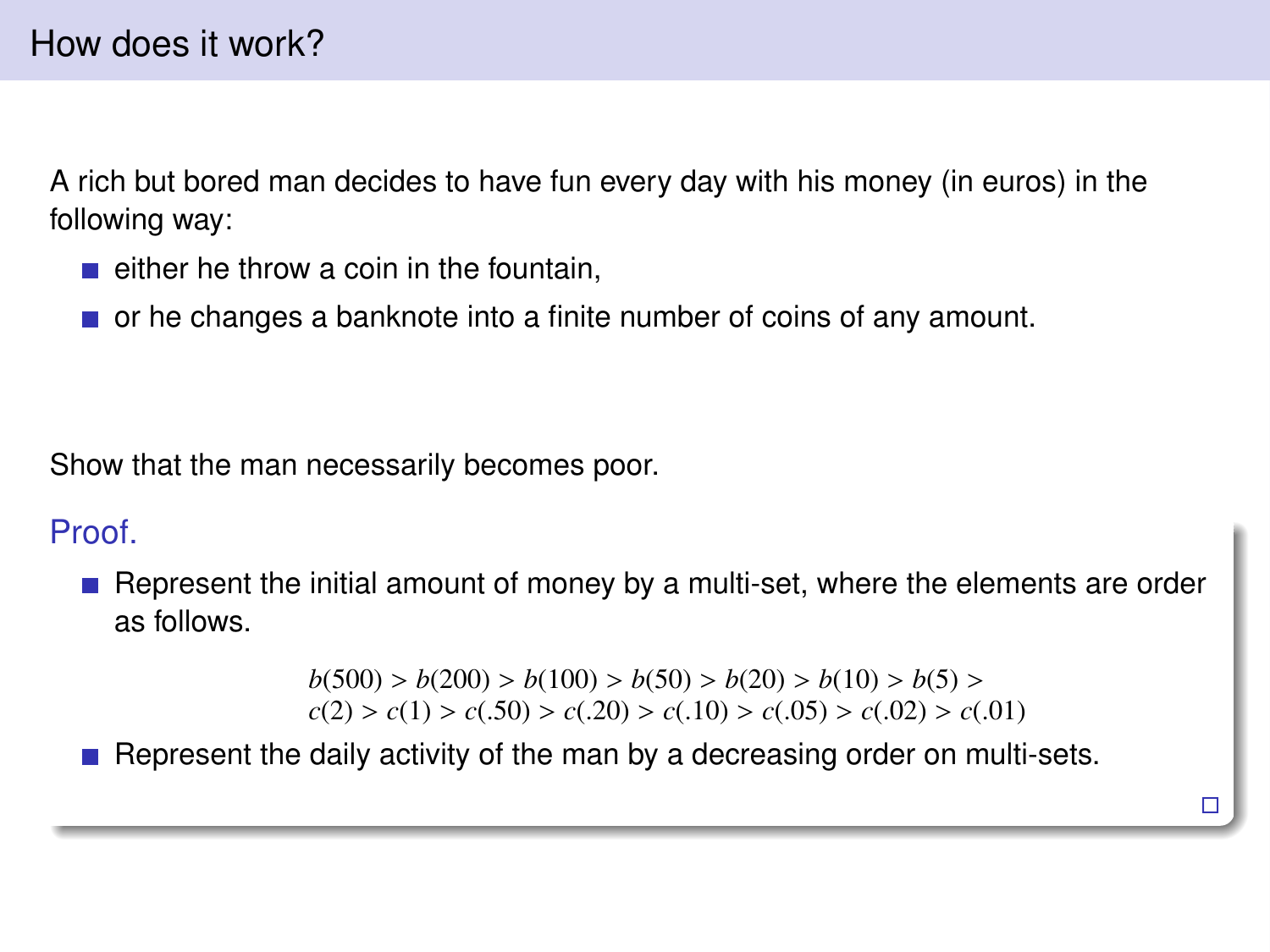- **Hercules defeats Hydra**
- **Cut elimination in Gentzen style systems**
- **Amoebae reproduction**
- Recursive Path Orderings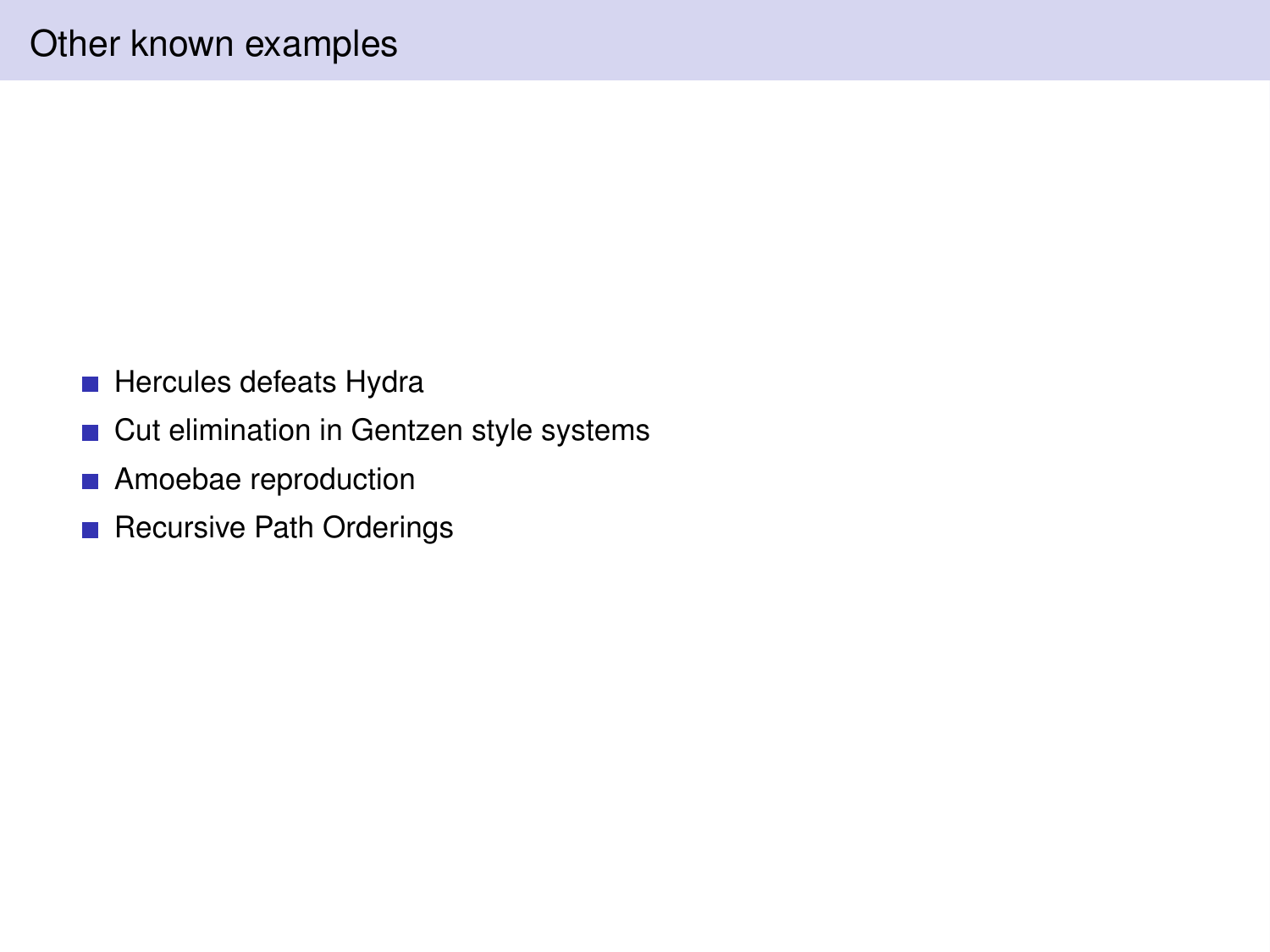#### A simplification order over  $\mathcal{T}(X,\Sigma)$  is an order  $>$  such that

- $\blacksquare$  > is stable by context
- $\vert$  > is stable by substitution
- $\boxed{3}$  *t*  $\triangleright$  *u* implies *t*  $\gt$  *u*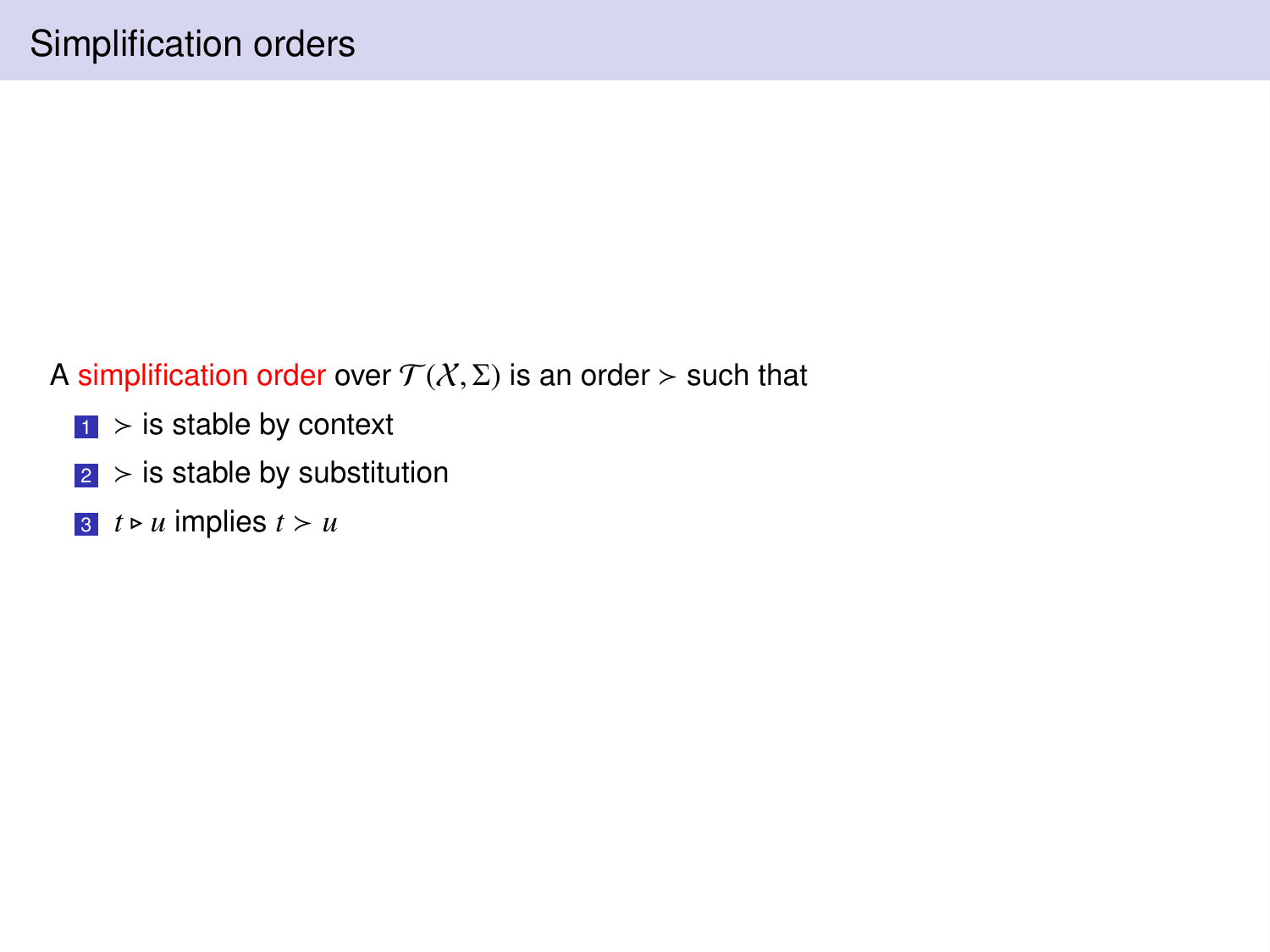# Example: embedding

The relation  $s \geq_{emb} t$  holds iff one of the following cases hold

- *s* and *t* are the same variable
- $s = f(s_1, \ldots, s_n)$  and  $t = f(t_1, \ldots, t_n)$  and  $\forall i$   $s_i \geq_{emb} t_i$
- $s = f(s_1, \ldots, s_n)$  and there is *j* s.t.  $s_i \geq_{emb} t$

## Example

 $f(f(h(h(a)), h(x)), f(h(x), a)) \geq_{emb} f(f(a, x), x)$ 

#### **Remark**

- Intuitively, we can establish an injection between the positions/symbols of the term on the left and those of the right. For example, we can map the blue *f* on the left into the blue *f* on the right, etc, and we erase/discard all the black symbols.
- Another way to understand  $\trianglerighteq_{emb}$  is by the equality  $\rightarrow_{R_{emb}}^*=\triangleright_{emb}$ , where the system  $\mathcal{R}_{emb} = \{f(x_1, \ldots, x_n) \mapsto x_i \mid f/n \in \Sigma\}$  discards symbols by projecting subterms.<br>Indeed, taking again the previous example we have Indeed, taking again the previous example we have  $f(f(h(h(a)), h(x)), f(h(x), a)) \rightarrow_{\mathcal{R}_{emb}} f(f(h(h(a)), h(x)), f(x, a)) \rightarrow_{\mathcal{R}_{emb}}$  $f(f(h(h(a)), h(x)), x) \rightarrow_{\mathcal{R}_{emb}} f(f(h(a), h(x)), x) \rightarrow_{\mathcal{R}_{emb}} f(f(a, h(x)), x) \rightarrow_{\mathcal{R}_{emb}}$  $f(f(a, x), x)$ .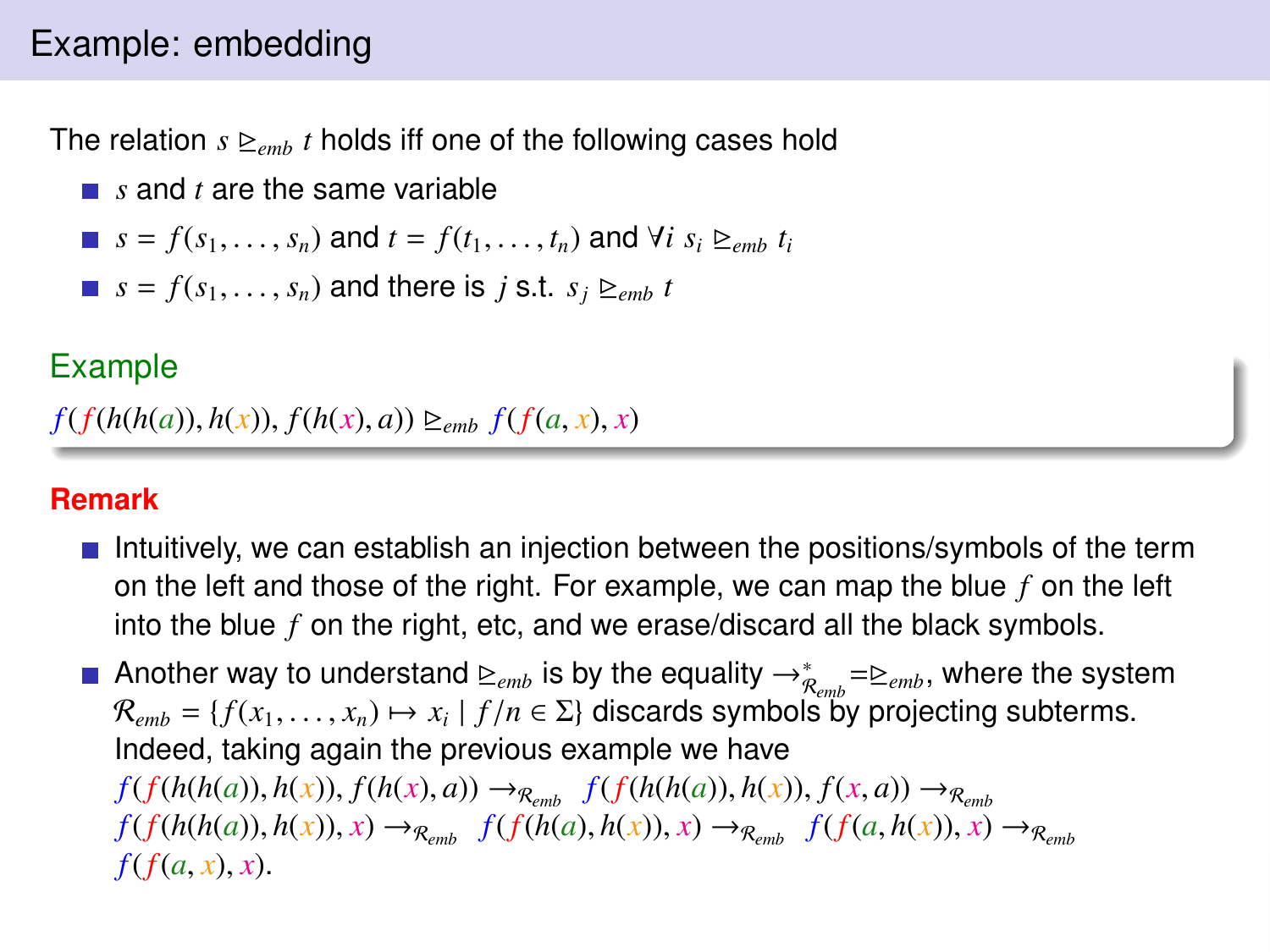## Lemma (A)

The relation  $\triangleright_{emb}$  is contained in every simplification order.

#### Lemma

If  $>$  is a simplification order, then  $>$  is a reduction order (and thus WF).

Proof.

Uses the famous Kruskal's Theorem.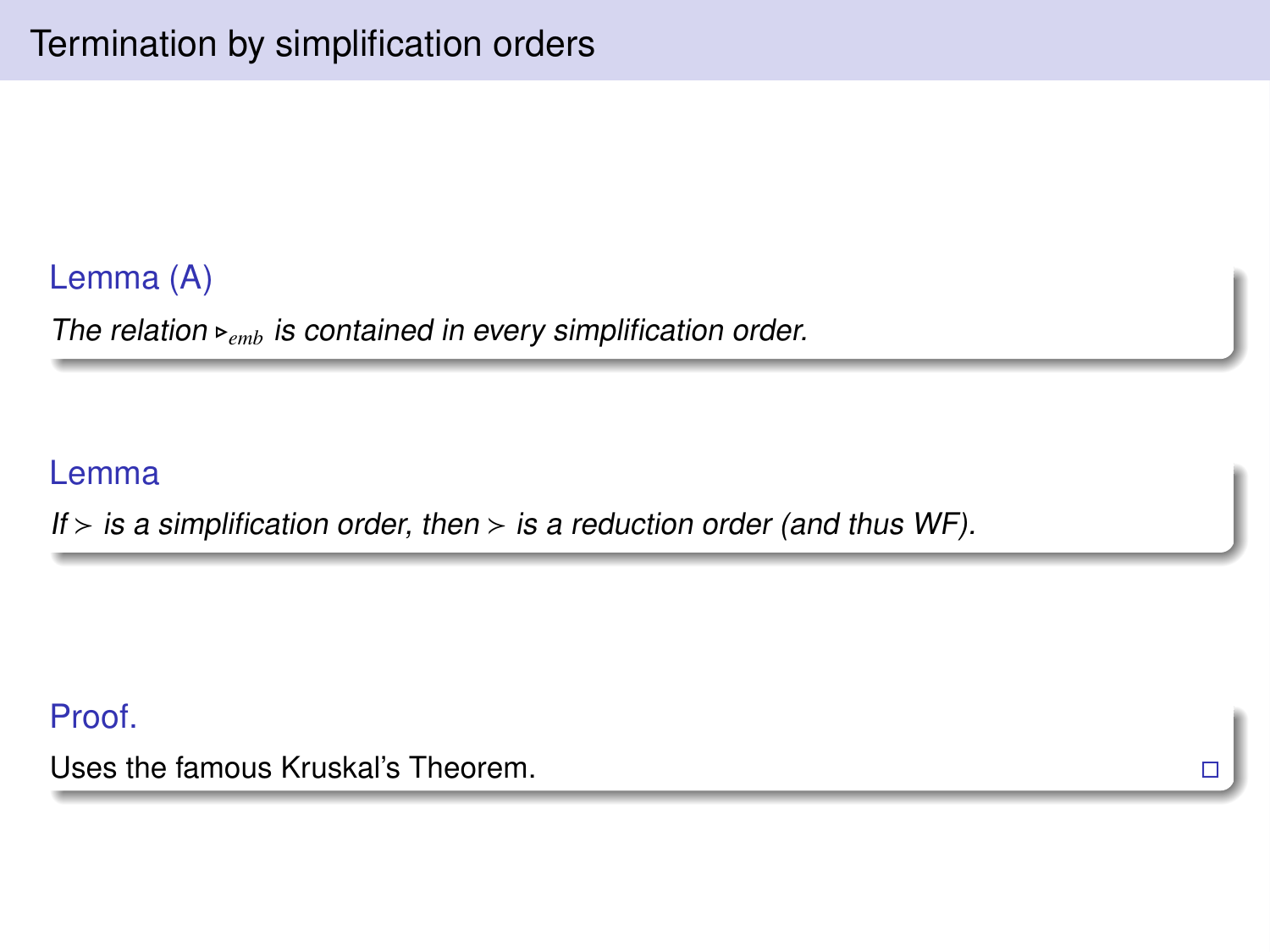#### **Question**

If  $>$  is a reduction order, then  $>$  is a simplification order.

Let  $\mathcal{R} = \{f(f(x)) \mapsto f(g(f(x)))\}.$ 

The system  $R$  terminates (exercise).

Thus  $\rightarrow^*_{\mathcal{R}}$  is a reduction order by Theorem (Termination and Reduction Order).

Suppose that  $\rightarrow_{\mathcal{R}}^+$  is also a simplification order.

Then by Lemma (A)  $f(g(f(x))) \ge_{emb} f(f(x))$  implies

 $f(g(f(x))) \rightarrow_{\mathcal{R}}^+ f(f(x)) \rightarrow_{\mathcal{R}}^+ f(g(f(x))) \dots$ <br>Contradicts the fact that  $\mathcal R$  is terminating

Contradicts the fact that  $R$  is terminating.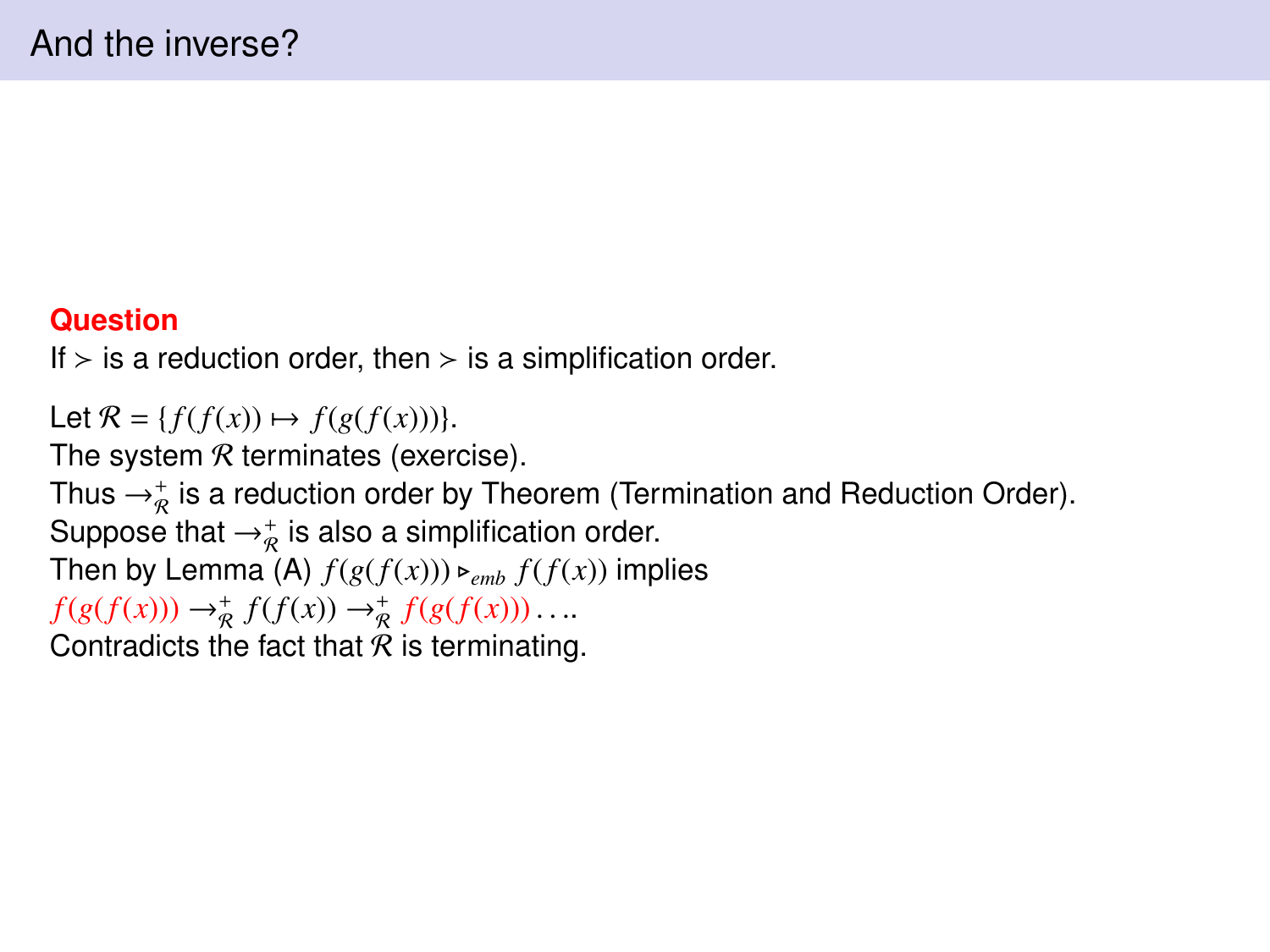Let  $\gtrsim_{\Sigma}$  be a pre-order (reflexive and transitive) over a signature Σ. We associate to each symbol  $f \in \Sigma$  a status in the set {LEX, MUL} such that if  $f \sim_{\Sigma} g$ , then

- $\blacksquare$  *f* and *g* have the same status,
- and if this status is LEX, then  $f$  and  $g$  have the same arity.

We note  $f \in \Sigma_{LEX}$  (resp.  $f \in \Sigma_{MUL}$ ) to indicate that  $f \in \Sigma$  has LEX (resp. MUL) status. Thus  $\Sigma = \Sigma_{\text{LFX}} \oplus \Sigma_{\text{MHI}}$ .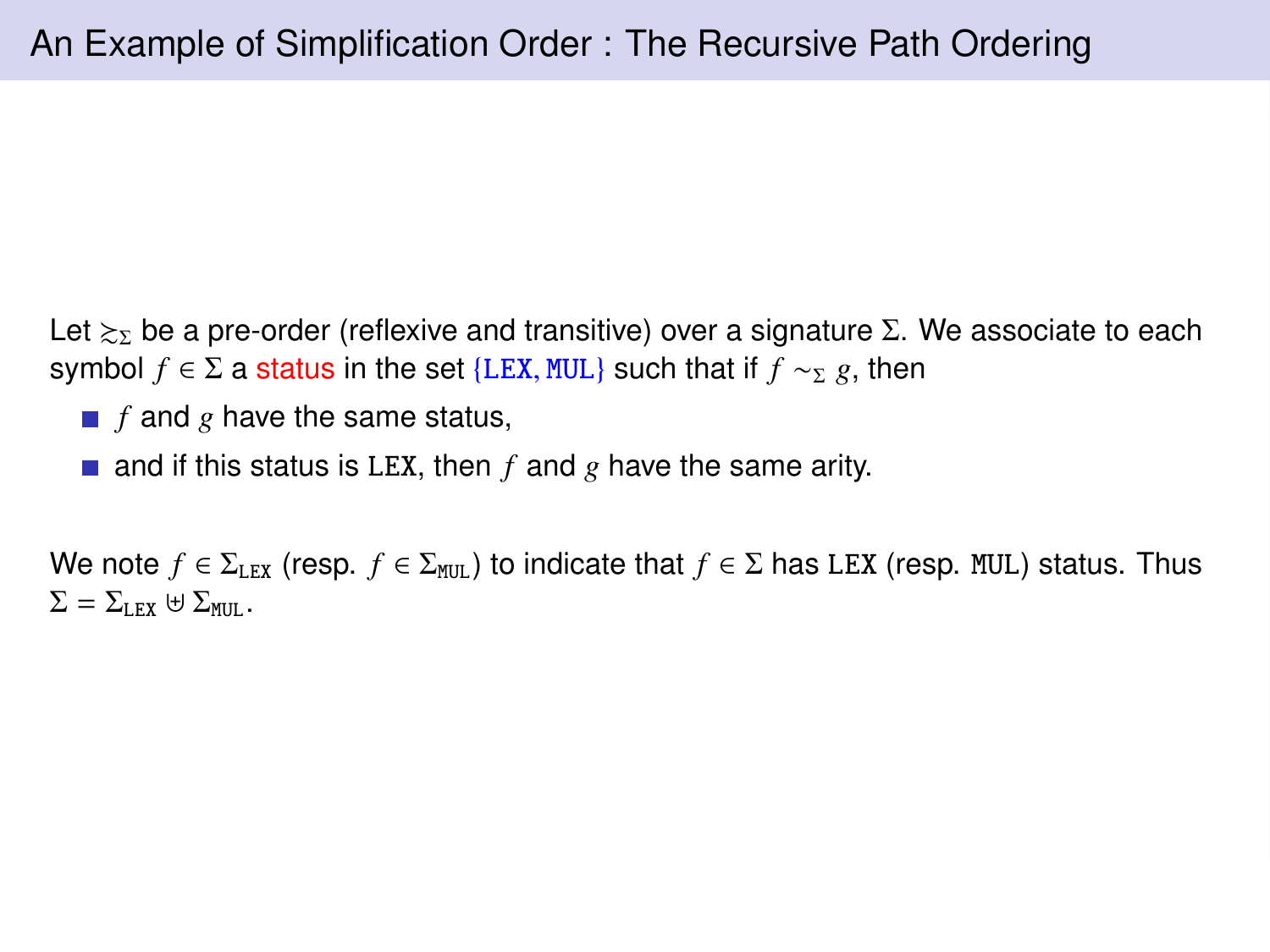Let  $\gtrsim_{\Sigma}$  be a pre-order over a signature  $\Sigma$  such that  $\gtrsim_{\Sigma}$  is WF. The RPO is defined as  $s >_{\text{rpo}} t$  iff one of the following cases hold

$$
s = f(s_1, \dots, s_n) \text{ and } \exists i \text{ s.t. } s_i >_{\text{rpo}} t \text{ or } s_i = t \text{ or }
$$

**2** 
$$
s = f(s_1, \ldots, s_n)
$$
,  $t = g(t_1, \ldots, t_m)$  and one of the following conditions is verified  
(a)  $f >_{\Sigma} g$  and for all j,  $s >_{\text{rpo}} t_j$ 

- 
- (b)  $f \sim_{\Sigma} g$  have MUL status and  $\{s_1, \ldots, s_n\}$ ( $\succ_{\text{rno}}$ )<sub>mul</sub>{ $t_1, \ldots, t_m$ }.
- (c)  $f \sim_{\Sigma} g$  have LEX status and  $n = m$  and  $(s_1, \ldots, s_n)(\succ_{\text{rno}})_{l \in \Sigma}(t_1, \ldots, t_n)$  and for all *j*,  $s \geq r$ po  $t_j$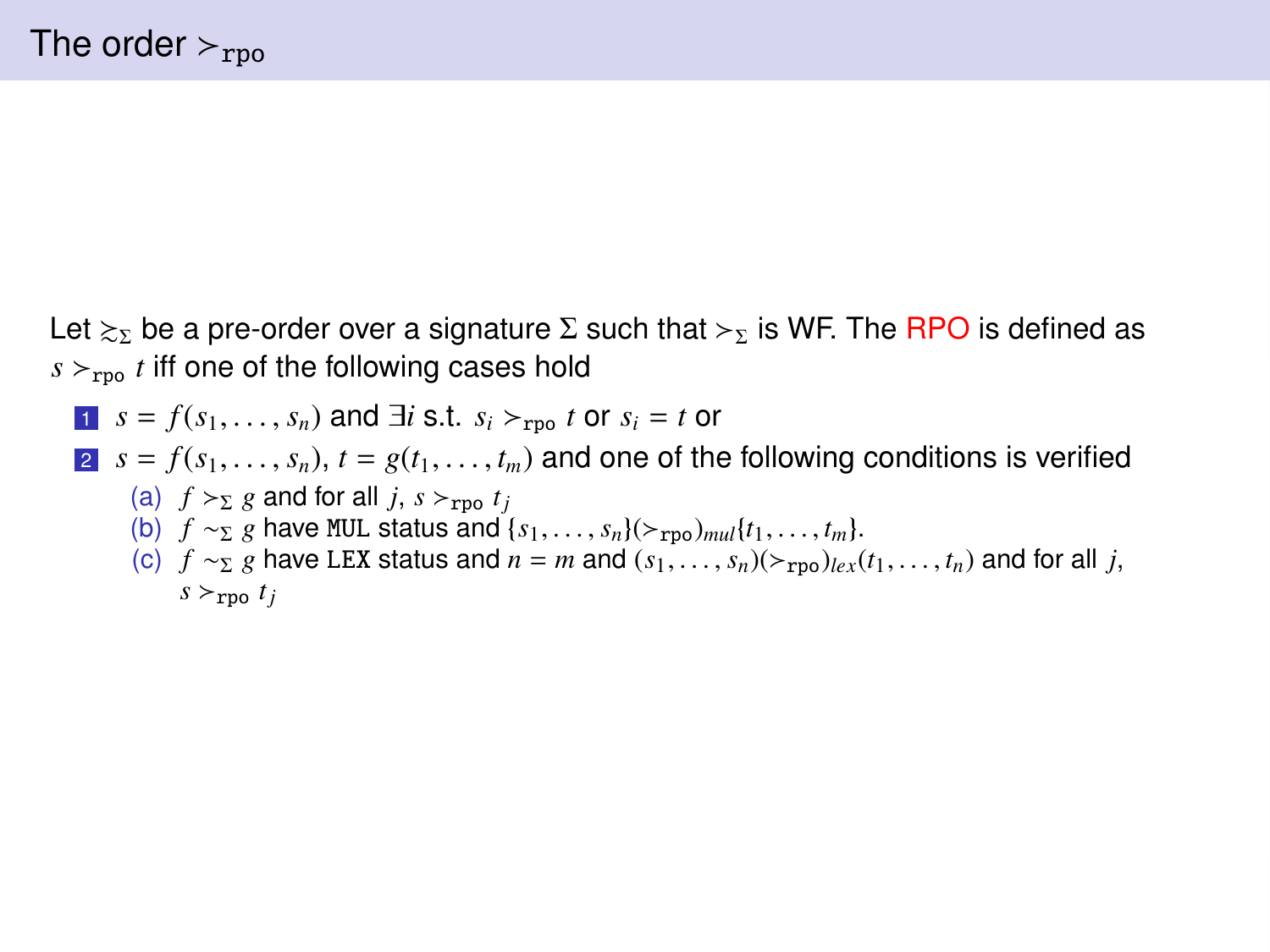# Alternative definition of RPO

$$
\frac{\exists i \ (s_i \succ_{\text{rpo}} t \ \text{or} \ s_i = t)}{f(s_1, \ldots, s_n) \succ_{\text{rpo}} t} \ [1]
$$

$$
\frac{f >_{\Sigma} g \text{ and } \forall j \ s >_{\text{rpo}} t_j}{s = f(s_1, \dots, s_n) >_{\text{rpo}} g(t_1, \dots, t_m)} \text{[2.a]}
$$

$$
\frac{f \sim_{\Sigma} g \in \Sigma_{\text{MUL}} \text{ and } \{s_1, \ldots, s_n\} \left(>_{\text{rpo}}\right)_{\text{mul}} \{t_1, \ldots, t_m\}}{s = f(s_1, \ldots, s_n) >_{\text{rpo}} g(t_1, \ldots, t_m) = t} \quad [2.b]
$$

$$
\frac{f \sim_{\Sigma} g \in \Sigma_{\text{LEX}} \text{ and } (s_1, \dots, s_n) (\succ_{\text{rpo}})_{lex} (t_1, \dots, t_n) \text{ and } \forall j \ s \succ_{\text{rpo}} t_j}{s = f(s_1, \dots, s_n) \succ_{\text{rpo}} g(t_1, \dots, t_n) = t} [2.c]
$$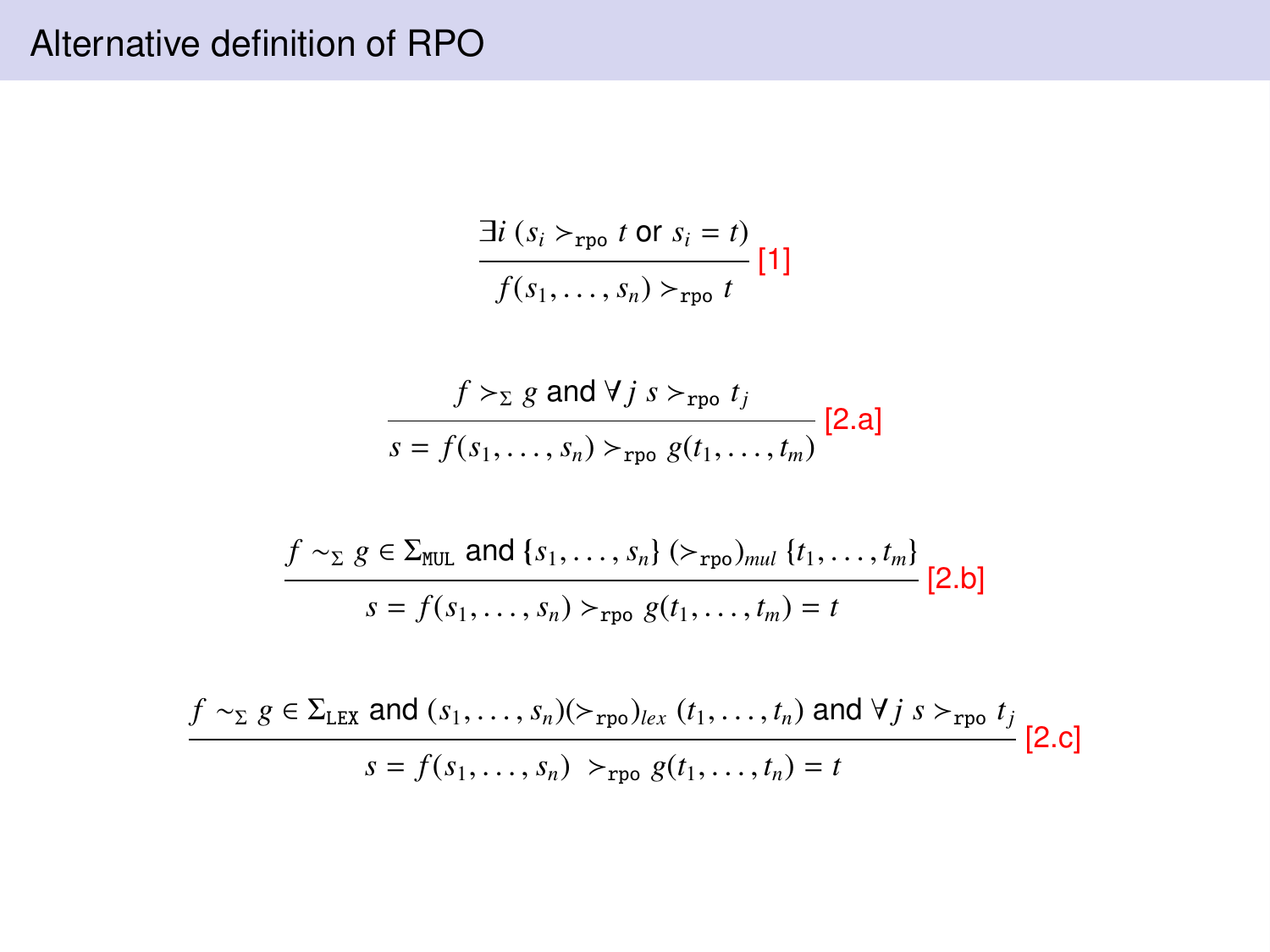## **Remarks**

- $\blacksquare$  Is this definition well-founded? If  $r_{\text{rpo}}$  is defined on two terms of size *k* and *l* resp., then the recursive calls of
	- (1) use  $>_{\text{rpo}}$  on  $(k', l)$  with  $k' < k$ .<br>(a) use  $>_{\text{rmo}}$  on  $(k, l')$  with  $l' < l$ .
	- (2.a) use  $>_{\text{rpo}}$  on  $(k, l')$  with  $l' < l$ .<br>(2.b) use  $(>_{\text{rno}})_{mnl}$  on  $\{k_1, \ldots, k_n\}$  $\prime$ ) with  $l'$
	- (2.b) use  $(\varepsilon_{\text{rpo}})_{mul}$  on  $\{k_1, \ldots, k_n\}$  and  $\{l_1, \ldots, l_m\}$  with  $\sum_i k_i < k$  and  $\sum_j l_j < l$ .<br>(2.c) use  $(\varepsilon_{\text{rno}})_{l_i \in \mathbb{N}}$  on  $(k_1, \ldots, k_n)$  and  $(l_1, \ldots, l_m)$  with  $\sum_i k_i < k$  and  $\sum_i l_i < l$ .
	- (2.c) use  $(\varepsilon_{\text{rpo}})_{lex}$  on  $(k_1, \ldots, k_n)$  and  $(l_1, \ldots, l_m)$  with  $\sum_i k_i < k$  and  $\sum_j l_j < l$ , and also  $\varepsilon_{\text{rmo}}$  on  $(k, l_i)$  with  $l_i < l$ and also  $>_{\text{rno}}$  on  $(k, l_i)$  with  $l_i < l$ .
- Can we avoid condition  $s \succ_{\text{rpo}} t_j$  in case [2.c]? We would have that  $a >_2 a'$  implies  $f(a, b) >_{\text{rpo}} f(a', f(a, b)) >_{\text{rpo}} f(a, b)$
- If all the symbols are LEX, the order is known as *LPO*.
- If all the symbols are MUL, the order is known as *MPO*.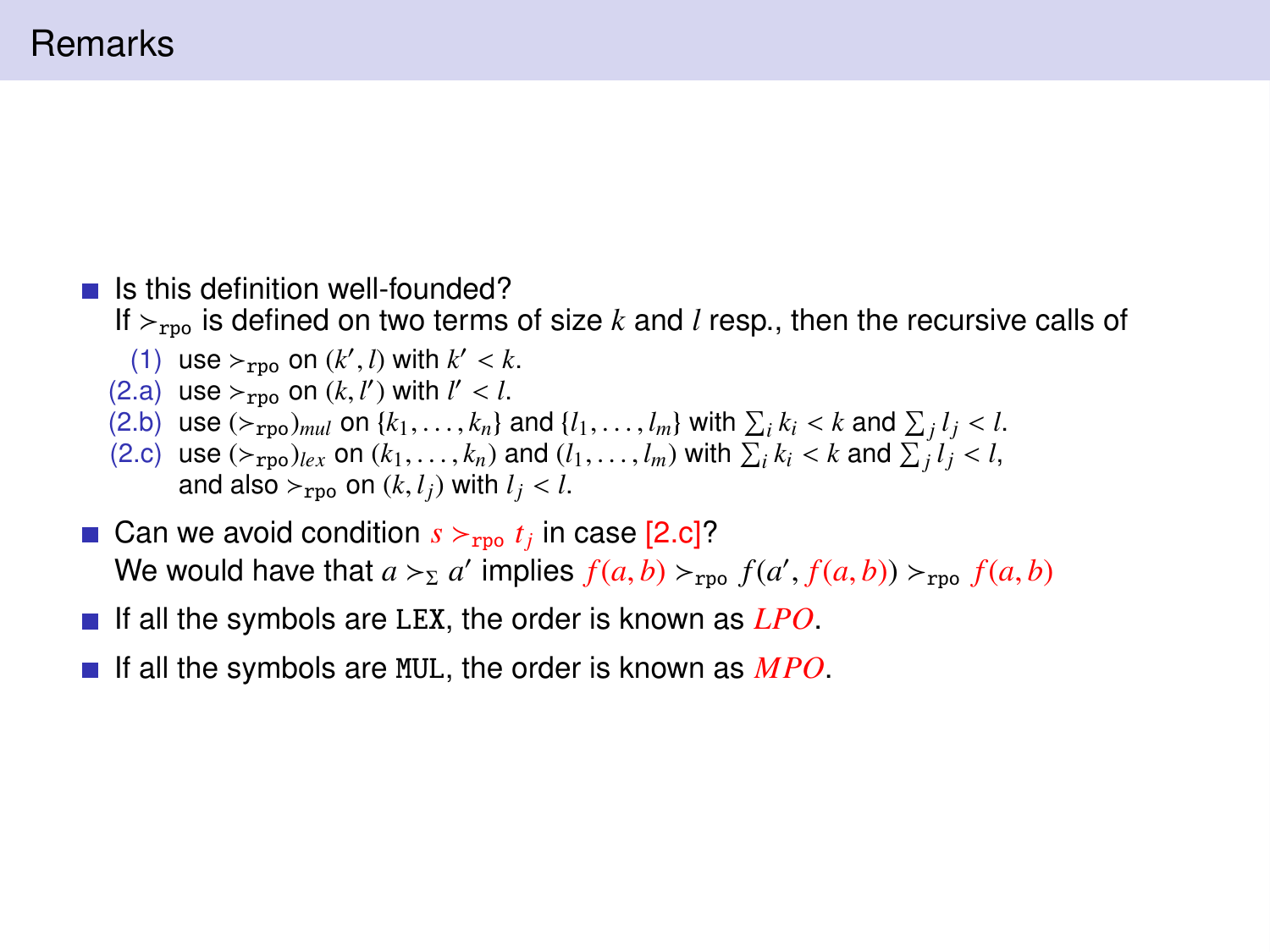#### Theorem

If  $\gtrsim$  is WF, then the relation  $\gtrsim$ <sub>rpo</sub> is a WF order.

## Theorem

If  $>_p$  is WF, then the associated relation  $>_{\text{rpo}}$  is a reduction order.

- As a consequence, to prove that a given rewriting system  $R$  is  $SN$ , it is sufficient to find an order  $r_{\text{rpo}}$  such that  $l >_{\text{rpo}} r$  for every  $l \mapsto r \in \mathcal{R}$ .
- The RPO was extended to the higher-order case.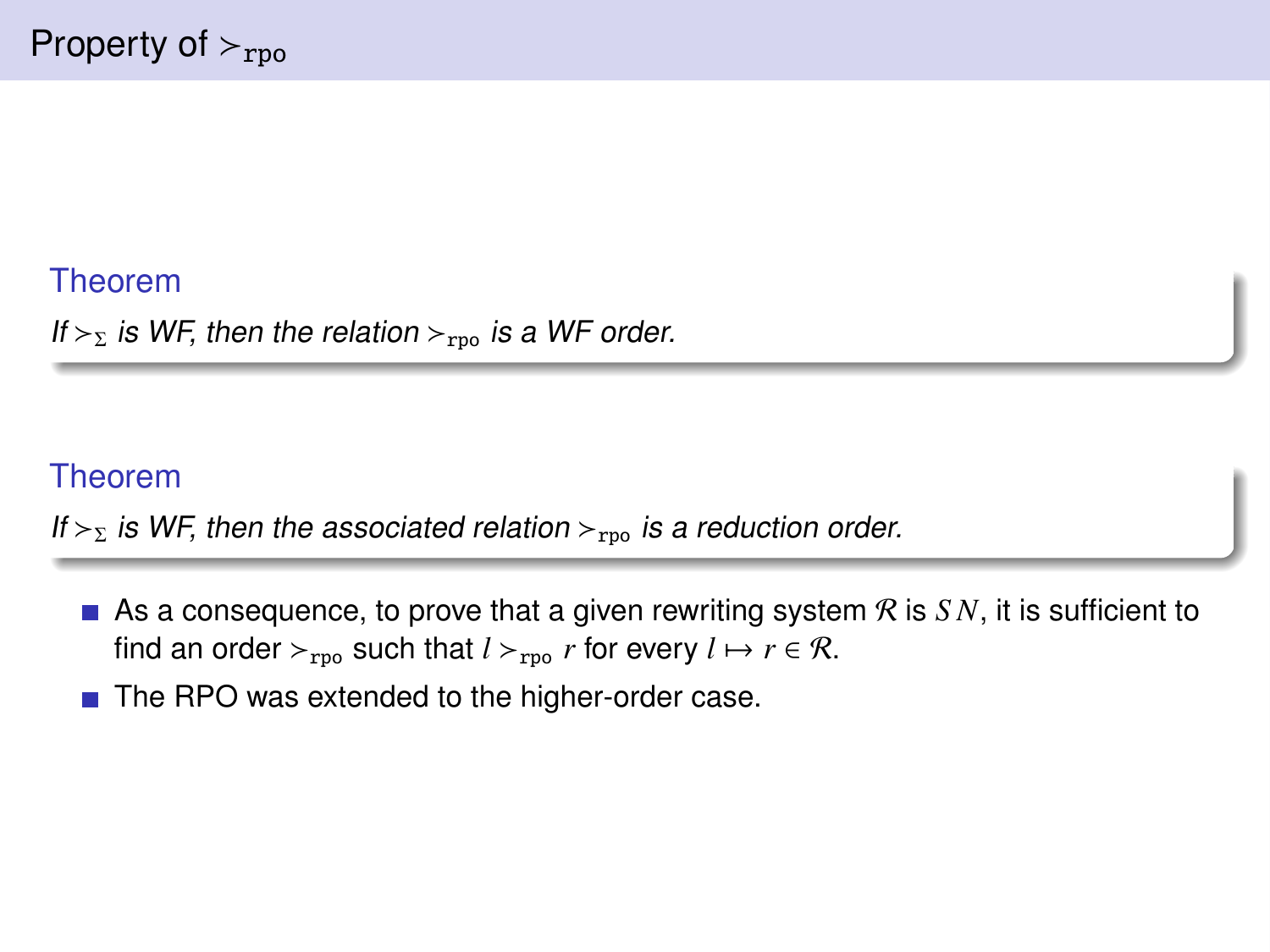$$
\Sigma = \{0, s, +, *\} \qquad \mathcal{R} = \begin{cases} 0 + y & \mapsto_{r1} & y \\ s(x) + y & \mapsto_{r2} & s(x + y) \\ 0 * y & \mapsto_{r3} & 0 \\ s(x) * y & \mapsto_{r4} & (x * y) + y \end{cases}
$$

- Define +  $>\Sigma$  *s*, \*  $>\Sigma$  + and \*  $>\Sigma$  0, all with MUL (or LEX) status.
- Show that  $l >_{\text{rpo}} r$  for each rule  $l \mapsto r \in \mathcal{R}$ .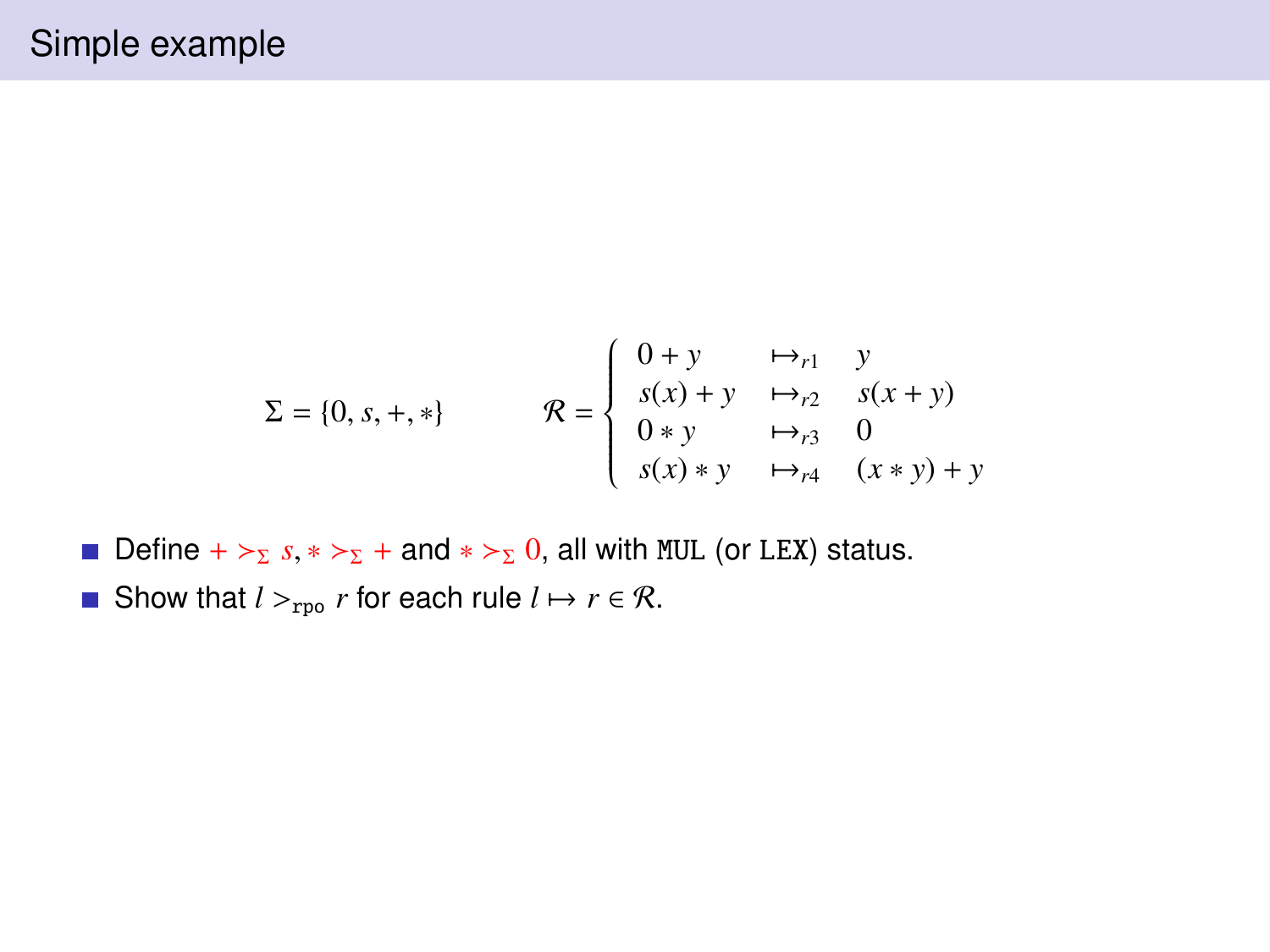Thus for example for rule  $s(x) * y \mapsto_{r^4} (x * y) + y$ 

|                  |                                             | $x = x$<br>$S(x) >_{\text{rpo}} x$                |                             |
|------------------|---------------------------------------------|---------------------------------------------------|-----------------------------|
|                  | $* \sim_{\Sigma} * \in \Sigma_{\text{MII}}$ | ${s(x), y}$ $(\succ_{\text{rpo}})_{mul}$ ${x, y}$ | $y = y$                     |
| $* >_{\Sigma}$ + | $s(x) * y >_{\text{rpo}} x * y$             |                                                   | $s(x) * y >_{\text{rpo}} y$ |
|                  |                                             | $s(x) * y >_{\text{rpo}} (x * y) + y$             |                             |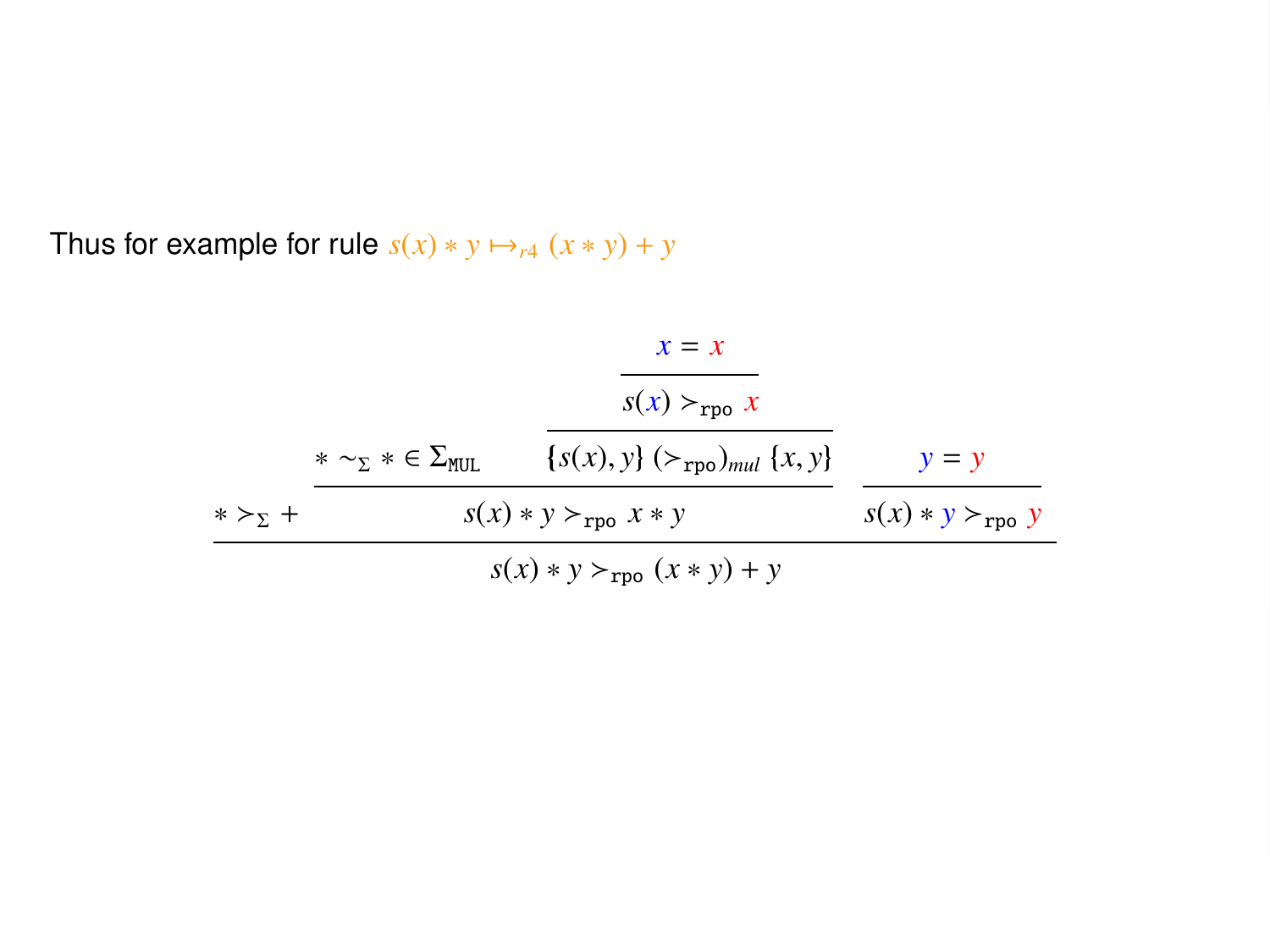$$
\Sigma = \{a/0, f/2, g/2\} \qquad \mathcal{R} = \begin{cases} f(g(x, y), z) & \mapsto_{r1} & f(x, y) \\ f(g(a, a), y) & \mapsto_{r2} & f(a, g(a, a)) \end{cases}
$$

- Define a pre-order on  $\Sigma = \{f, g, a\}$ , and give the MUL status to all the symbols.  $\mathcal{L}_{\mathcal{A}}$
- **■** Try to show that  $l >_{\text{rpo}} r$  for each rule  $l \mapsto r \in \mathcal{R}$ .
- $\blacksquare$  Change the symbol  $f$  to LEX status.
- Start again to show  $l >_{\text{rno}} r$  for each rule  $l \mapsto r \in \mathcal{R}$ .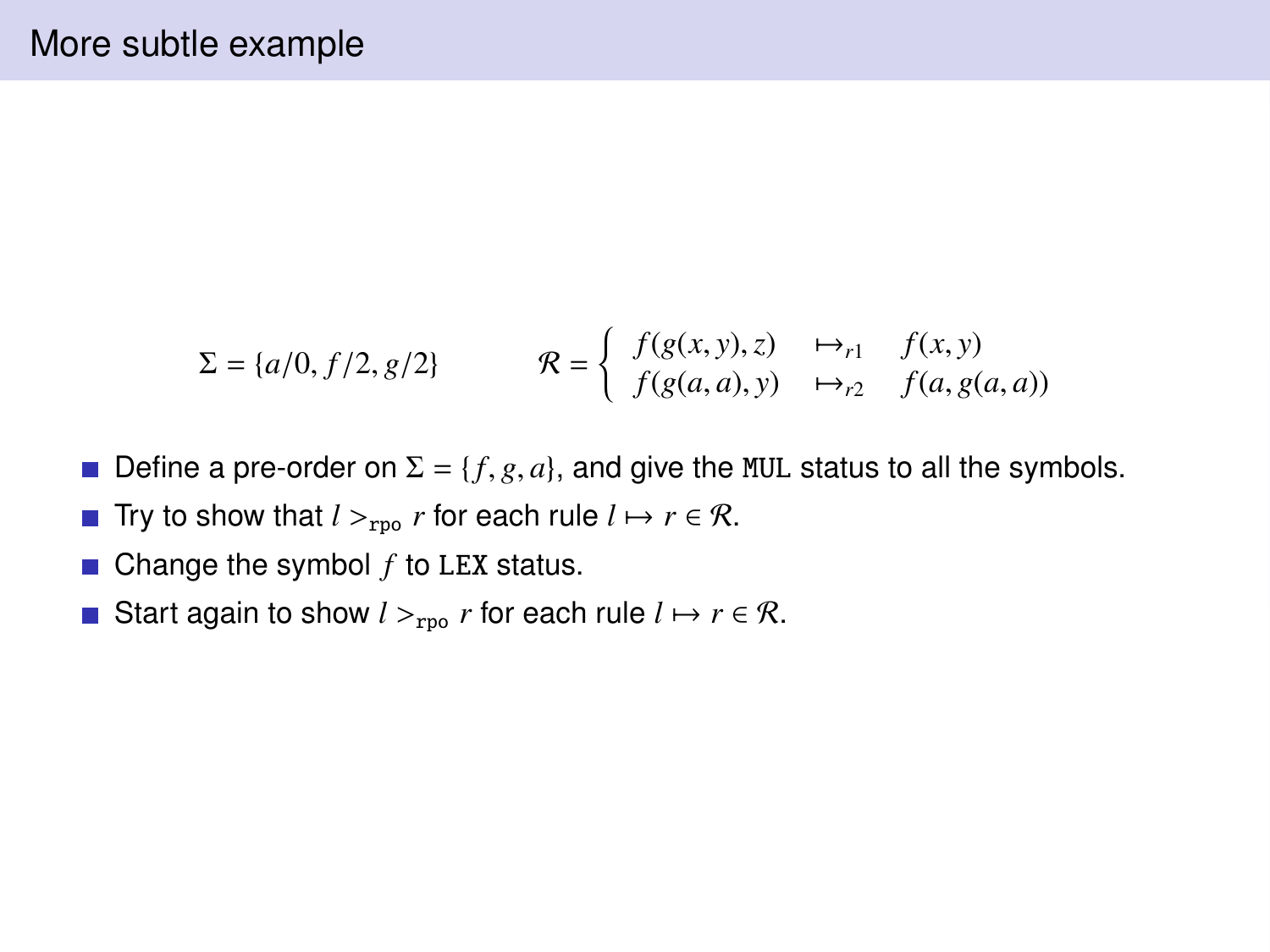```
x[x/t] \mapsto t<br>
y[x/t] \mapsto 1
 y[x/t] \rightarrow y<br>(dz u)[x/t] \rightarrow d
(\lambda z.u[x/t]<br>
(y of u is w in v)[x/t] \mapsto \lambda z.u[x/t]<br>
\mapsto y of u[x/t] is w in v[x/t]
(x \text{ of } u \text{ is } w \text{ in } v)[x/y] \longrightarrow y \text{ of } u[x/y] \text{ is } w \text{ in } v[x/y](x \text{ of } u \text{ is } w \text{ in } v)[x/\lambda z.1] \mapsto v[x/\lambda z.1][w/t[z/u[x/\lambda z.1]]](x \text{ of } u \text{ is } w \text{ in } v)[x/\lambda z.1] \mapsto v[x/\lambda z.1][w/t[z/u[x/\lambda z.1]]<br>
(x \text{ of } u \text{ is } w \text{ in } v)[x/x' \text{ of } t' \text{ is } z \text{ in } t] \mapsto x' \text{ of } t' \text{ is } z \text{ in } ((x \text{ of } u \text{ is } v \text{ in } v)[x/\lambda z.1])\int of t' is z in ((x of u is w in v)[x/t])
```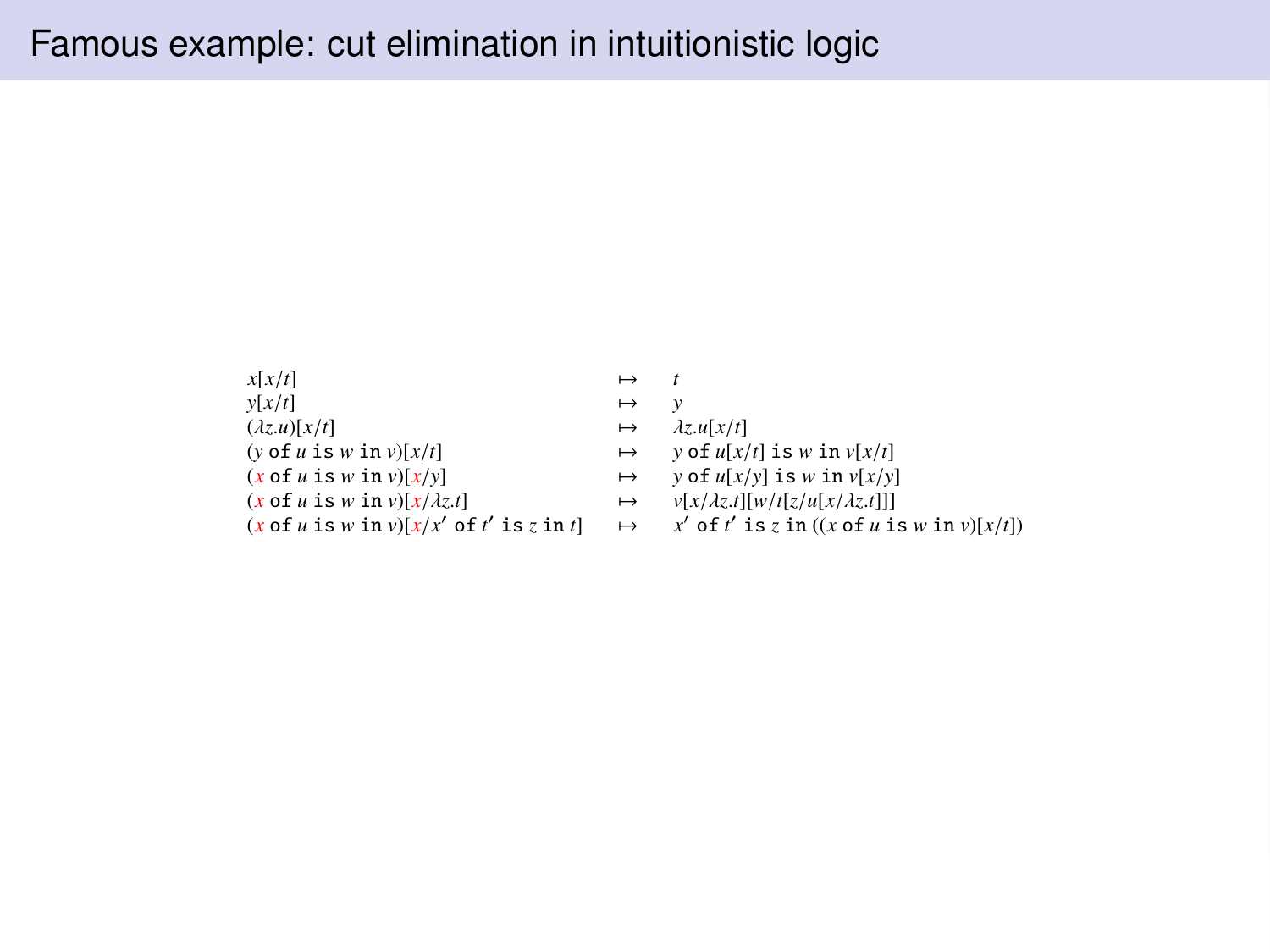Suppose two SN relations  $\mathcal{R}_1$  and  $\mathcal{R}_2$ . What about  $\mathcal{R}_1 \cup \mathcal{R}_2$ ?

Famous counter-example by Toyama:

$$
\mathcal{R}_1 = \{ f(x, a, b) \mapsto f(x, x, x) \}
$$

$$
\mathcal{R}_2 = \left\{ \begin{array}{c} g(x, y) \mapsto x \\ g(x, y) \mapsto y \end{array} \right\}
$$

The systems  $\mathcal{R}_1$  and  $\mathcal{R}_2$  (which do not share symbols!) are SN but  $\mathcal{R}_1 \cup \mathcal{R}_2$  is not:

$$
f(g(a, b), g(a, b), g(a, b)) \to_{\mathcal{R}_2} f(g(a, b), a, g(a, b)) \to_{\mathcal{R}_2} f(g(a, b), a, b) \to_{\mathcal{R}_1} f(g(a, b), g(a, b), g(a, b)) \to \dots
$$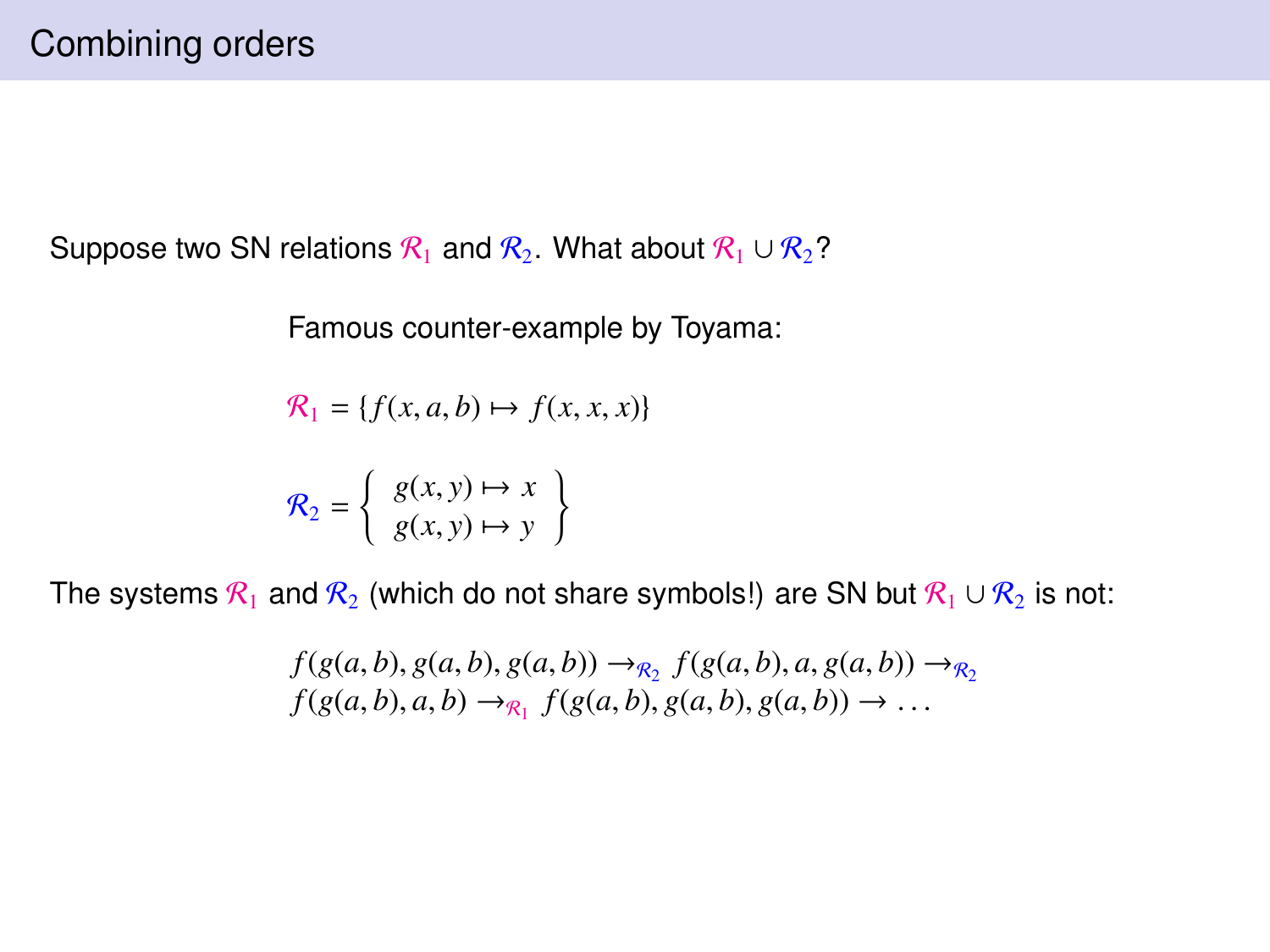A relation  $\mathcal R$  can be postponed w.r.t. a relation  $\mathcal S$  iff

for all *s*, *t*, *u* s.t.  $s \rightarrow_R t \rightarrow_S u$ there is  $v$   $s \rightarrow_{\mathcal{S}}^{+}$   $v \rightarrow_{\mathcal{R}\cup\mathcal{S}}^{*}$ *u*

#### Theorem

Let R and S be two WF relations s.t. R can be postponed w.r.t. S. Then the relation  $R \cup S$  is WF.

**Corollary :** If S is WF, then  $S \cup \triangleright$  is WF.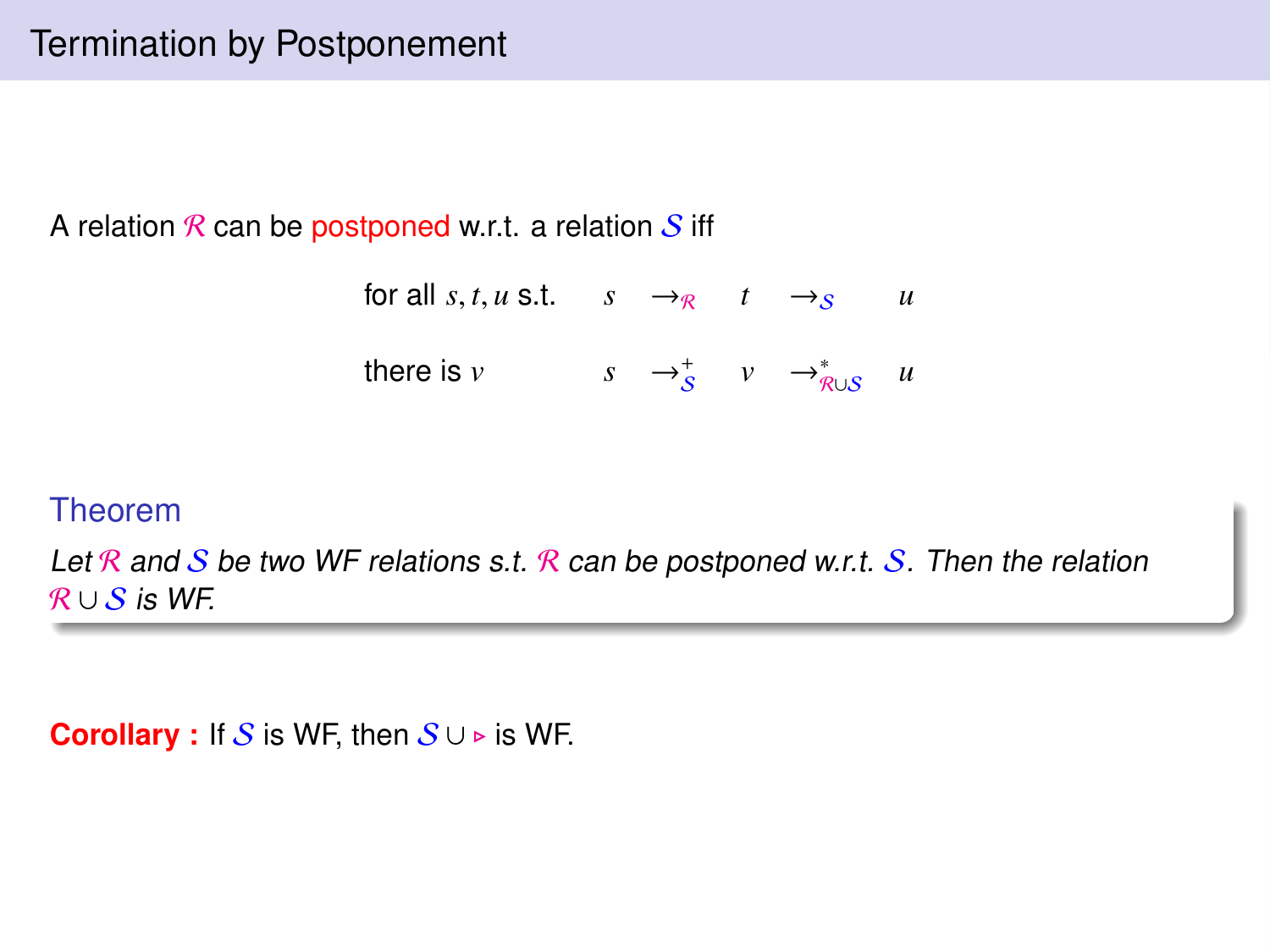#### Proof.

We will show that any ( $\mathcal{R} \cup \mathcal{S}$ )-reduction sequence starting with an arbitrary term *s* is finite. We reason by (lexicographic) induction on (*s*, *<sup>n</sup>*), where *<sup>s</sup>* is compared using the WF relation  $S$ , and *n* is the number of R-steps separating *s* from the first  $S$ -step.

- **The base case is**  $(s, 0)$ , where *s* is an *S*-normal form. The sequence is then empty, so finite.
- If the  $(R \cup S)$ -sequence does not contain any S-step, then it is finite by WF of R.
- **If the (R ∪ S)-sequence does not contain any R-step, then it is finite by WF of S.**
- **■** If the  $(R \cup S)$ -sequence starts with  $n = k + 1$  R-steps, it is of the form  $s \rightarrow_{\mathbb{R}}^k s' \rightarrow_{\mathbb{R}} t \rightarrow_{S} u$ .... The postponement hypothesis gives a sequence  $s \rightarrow_{S}^k s' \rightarrow_{S}^t v \rightarrow_{S}^t u$  Since  $(s, k) \leq_{S} (s, k+1)$ , then this sequence is  $s \to_{\mathcal{R}}^k s' \to_{\mathcal{S}}^* v \to_{\mathcal{R}\cup\mathcal{S}}^* u \ldots$  Since  $(s, k) <_{lex} (s, k + 1)$ , then this sequence is finite by the the i.h.
- **■** If the ( $\mathcal{R} \cup \mathcal{S}$ )-sequence starts with  $s \rightarrow s$   $t \dots$ , then the sequence starting at *t* is smaller for the given order than the original one, *i.e.*  $(t, m) <_{lex} (s, n)$  for any *m*. Then, the i.h. applies to the sequence starting at *t*, and thus the sequence starting at *t*, and thus the one starting at *s* is finite.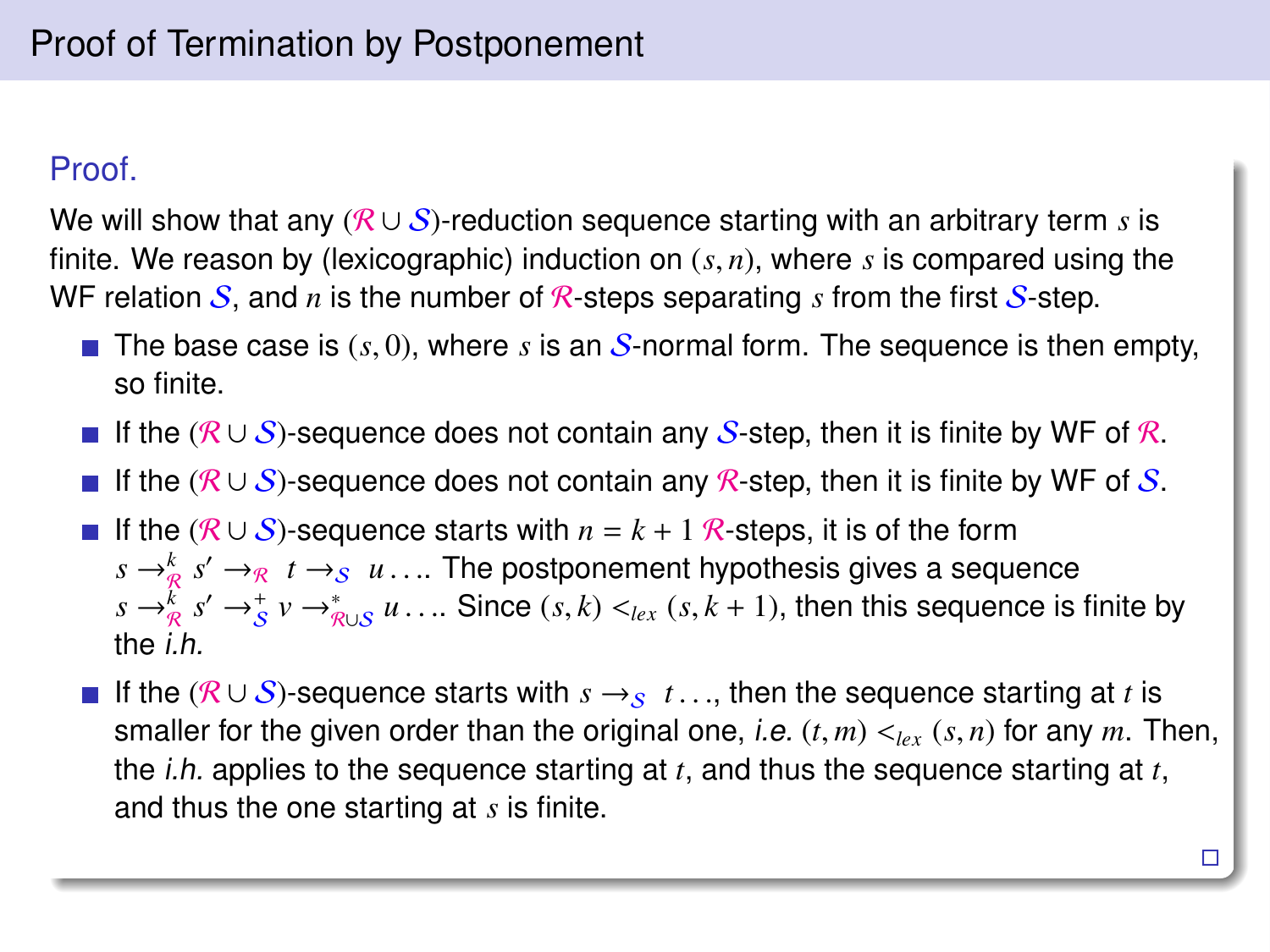## Example

Consider the simply typed  $\lambda$ -calculus enriched with a constant  $\tau$  type, equipped with the following rules:

$$
\begin{array}{rcl}\n(\lambda x.t) u & \mapsto_{\beta} & t[x \setminus u] \\
\lambda x.t \quad x & \mapsto_{\eta} & t \quad \text{if } x \notin \text{fv}(t) \\
t & \mapsto_{\Omega} & \star \quad \text{if } \left\{ \begin{array}{l} t \text{ is of } \top \text{ type} \\
t \neq \star \end{array} \right.\n\end{array}
$$

Let  $\mathcal{R} = \eta \cup \Omega$  and  $\mathcal{S} = \beta$ . Now,

- Show that  $η ∪ Ω$  is WF.
- Show that  $\eta \cup \Omega$  can be postponed w.r.t.  $\beta$ .
- Since  $\beta$  is SN, then conclude that  $η ∪ Ω ∪ β$  is SN.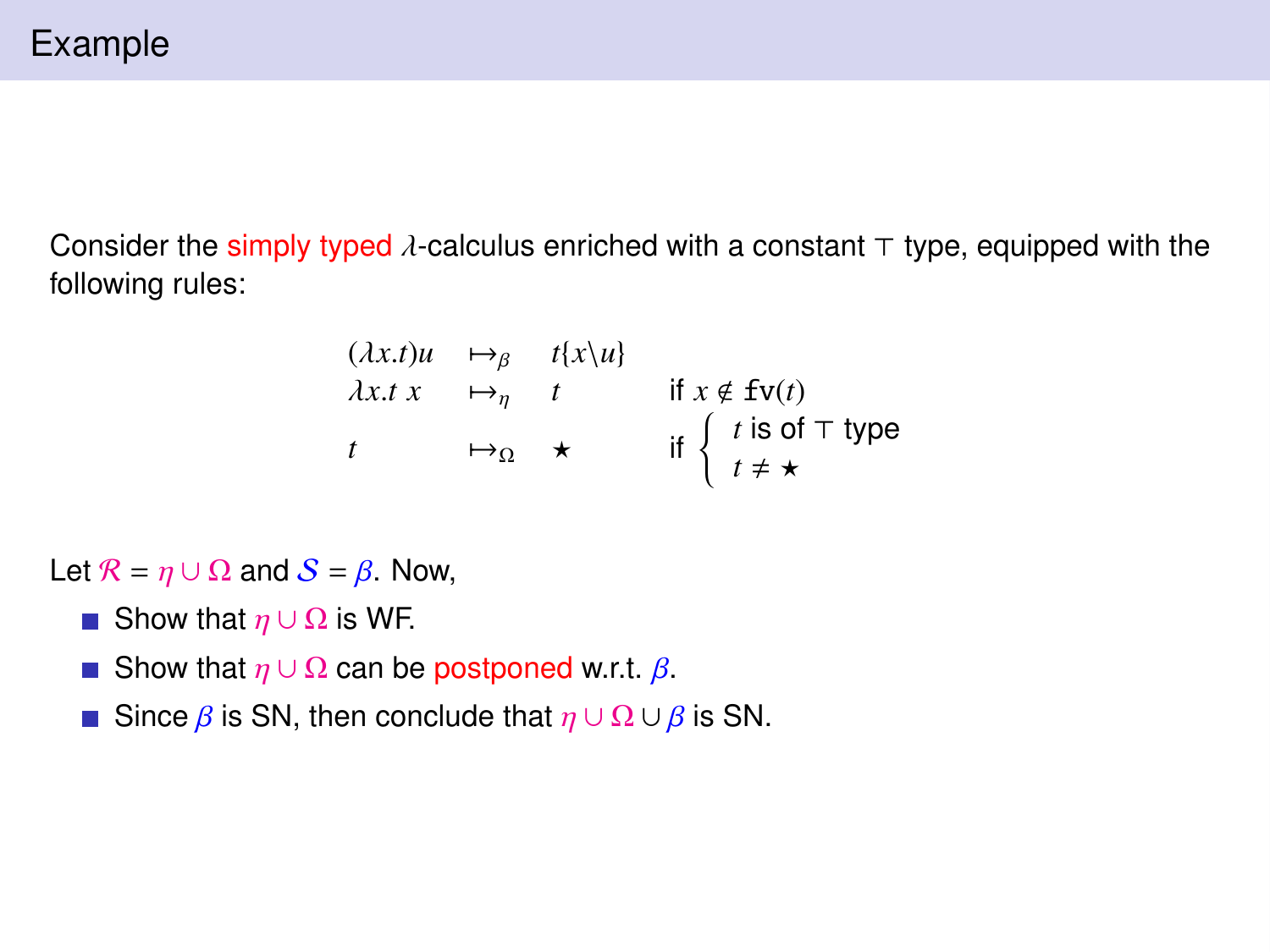# Termination by projection/simulation

## Theorem

Let  $\mathcal{R}_1, \mathcal{R}_2$  be two relations over *O* s.t.

- $\mathbb{R}^2$  terminates
- 2 There is a simulation  $\mathcal{T}: O \to O'$  and a relation S over O' s.t.
	- (a)  $a \rightarrow_{\mathcal{R}_1} b$  implies  $\mathcal{T}(a) \rightarrow_{\mathcal{S}}^+ \mathcal{T}(b)$ ,
	- (b)  $a \rightarrow_{\mathcal{R}_2} b$  implies  $\mathcal{T}(a) \rightarrow_{\mathcal{S}}^* \mathcal{T}(b)$ .
	- (c) S terminates.

Then,  $(R_1 \cup R_2)$  also terminates.

**Remark** In particular, one can take  $\mathcal{T}(a) = \mathcal{T}(b)$  in item 2(b).

#### Proof.

Suppose ( $\mathcal{R}_1 \cup \mathcal{R}_2$ ) does not termine. Since  $\mathcal{R}_2$  terminates by hypothesis (1), every infinite ( $\mathcal{R}_1 \cup \mathcal{R}_2$ )-sequence necessarily contains an infinite  $\mathcal{R}_1$ -sequence. We can then write this sequence as:

$$
a_1 \to_{\mathcal{R}_2}^* a_2 \to_{\mathcal{R}_1}^+ a_3 \to_{\mathcal{R}_2}^* a_4 \to_{\mathcal{R}_1}^+ \ldots
$$

By the simulation hypothesis 2(a) and 2(b) we obtain:

$$
\mathcal{T}(a_1) \rightarrow_S^* \mathcal{T}(a_2) \rightarrow_S^* \mathcal{T}(a_3) \rightarrow_S^* \mathcal{T}(a_4) \rightarrow_S^* \ldots
$$

which contradicts termination of  $S$  which is hypothesis  $2(c)$ .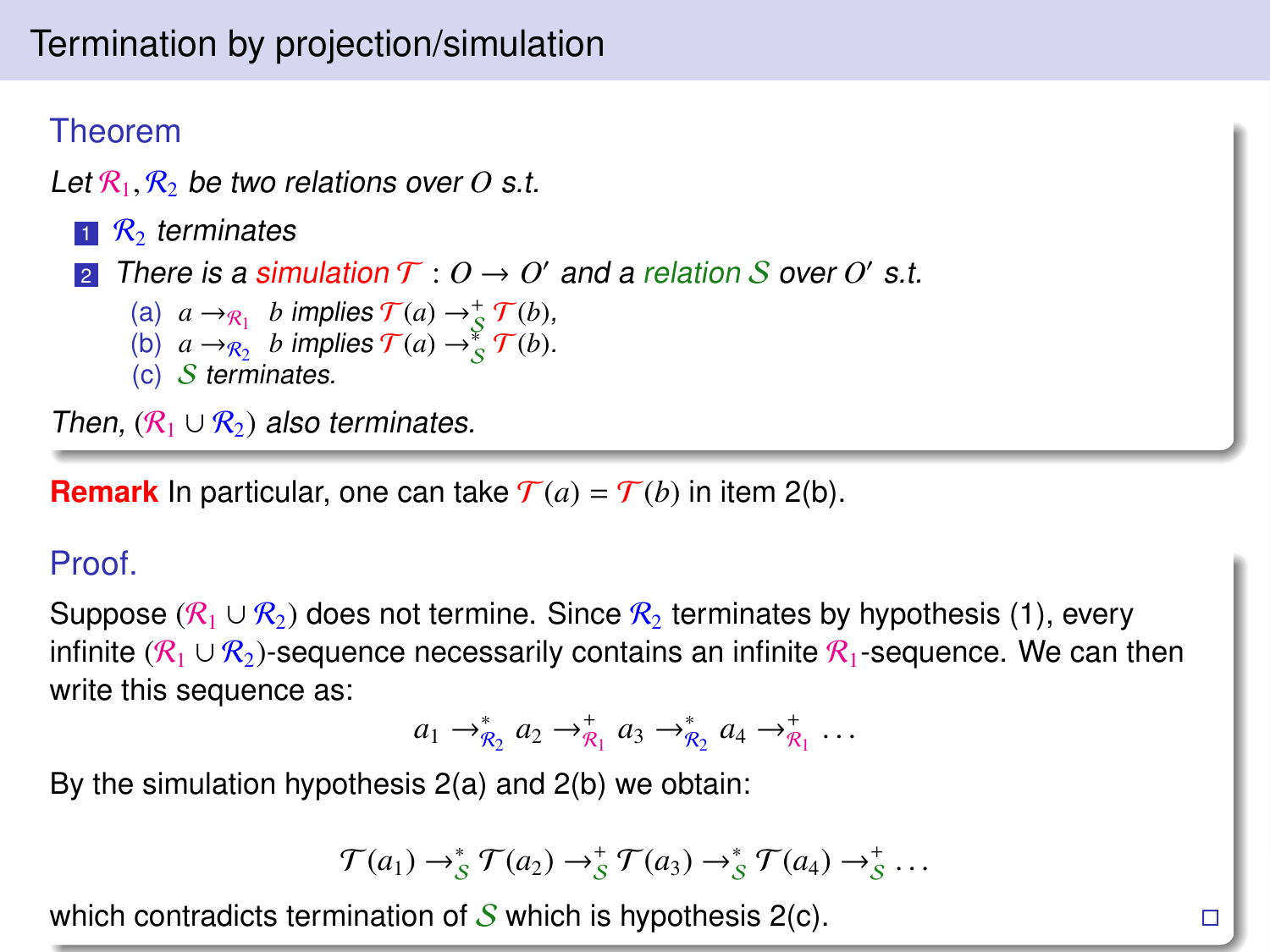## Consider simply typed extensional λ-calculus

$$
(\lambda x.M) N \rightarrow_{\beta} M\{x\} \n\pi_1 \langle M, N \rangle \rightarrow_{\pi_1} M \n\pi_2 \langle M, N \rangle \rightarrow_{\pi_2} N \nM \rightarrow_{\eta_{exp}} \lambda x.Mx
$$
 if  $\begin{cases} M \text{ is of functional type} \\ M \text{ is not a } \lambda\text{-abstraction} \\ M \text{ is not applied in } C[M] \end{cases}$   
\n
$$
M \rightarrow_{\eta_{exp}} \langle \pi_1(M), \pi_2(M) \rangle
$$
 if  $\begin{cases} M \text{ is of product type} \\ M \text{ is not a pair} \\ M \text{ is not a pair} \\ M \text{ is not projected in } C[M] \end{cases}$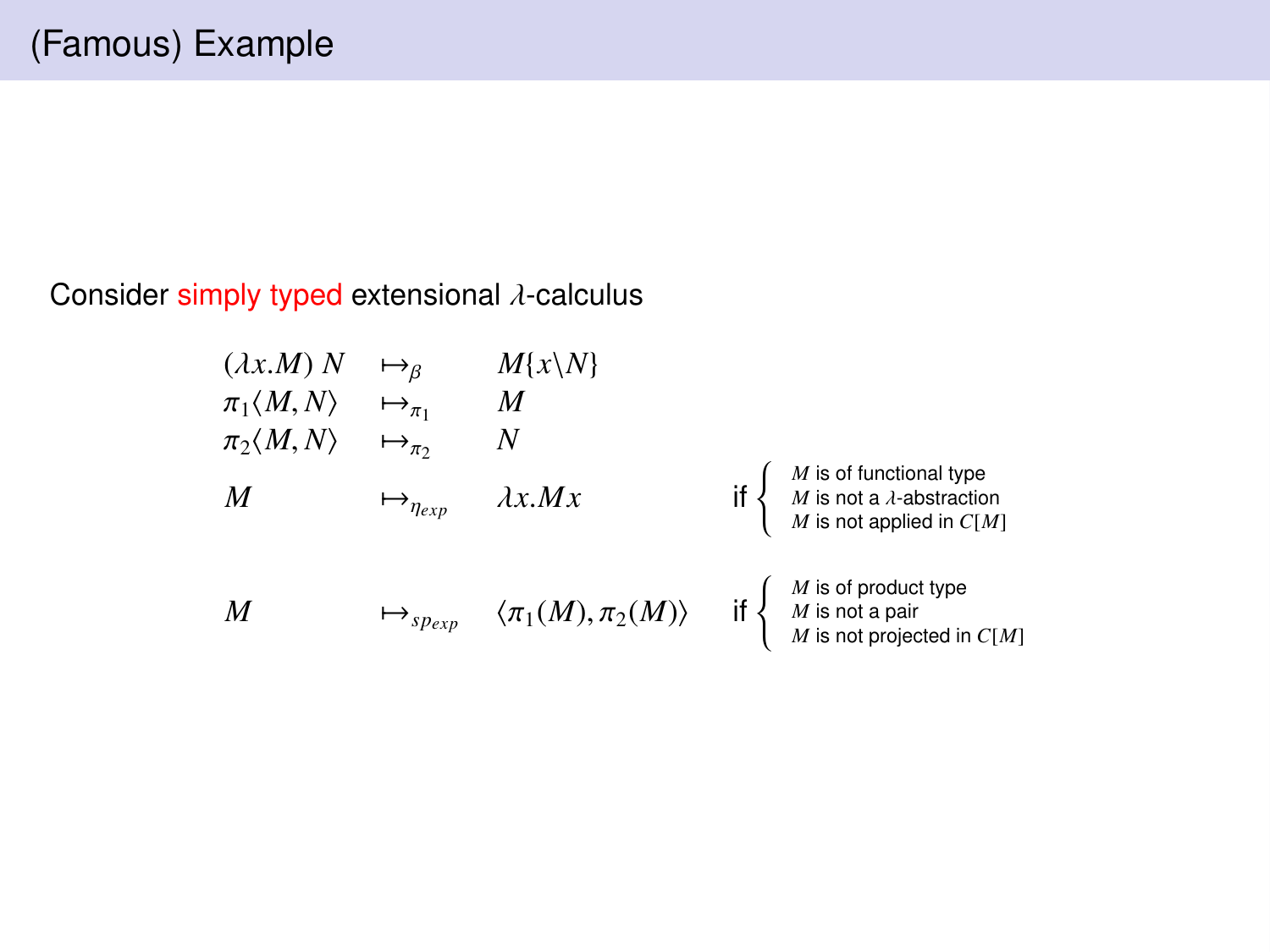Thus for example if  $z : A \times B$  and  $x : (A \times B) \rightarrow (C \rightarrow D)$ , then

$$
I x z \rightarrow_{\beta} x z \rightarrow_{sp_{exp}} x \langle \pi_1(z), \pi_2(z) \rangle \rightarrow_{\eta_{exp}} \lambda y.(x \langle \pi_1(z), \pi_2(z) \rangle) y
$$

Let  $\mathcal{R}_1 = \beta \cup \pi_1 \cup \pi_2$  and  $\mathcal{R}_2 = \eta_{exp} \cup sp_{exp}$  and  $\mathcal{S} = \beta \cup \pi_1 \cup \pi_2$ . Now,

- Show that  $\eta_{exp}$  ∪  $sp_{exp}$  is terminating.
- Show that  $\beta \cup \pi_1 \cup \pi_2$  is terminating (done).
- Show that  $η_{exp} ∪ sp_{exp}$  is also confluent.
- Define  $\mathcal{T}(t)$  as the  $\eta_{exp} \cup sp_{exp}$ -normal form of *t*.  $\mathcal{L}_{\mathcal{A}}$
- Show that  $t \to_{\beta \cup \pi_1 \cup \pi_2} t'$  implies  $\mathcal{T}(t) \to_{\beta \cup \pi_1 \cup \pi_2}^{\ast} \mathcal{T}(t')$
- Show that  $t \rightarrow_{\eta_{exp} \cup sp_{exp}} t'$  implies  $\mathcal{T}(t) = \mathcal{T}(t')$  (evident).
- Conclude that all the system  $\mathcal{R}_1 \cup \mathcal{R}_2$  is SN.